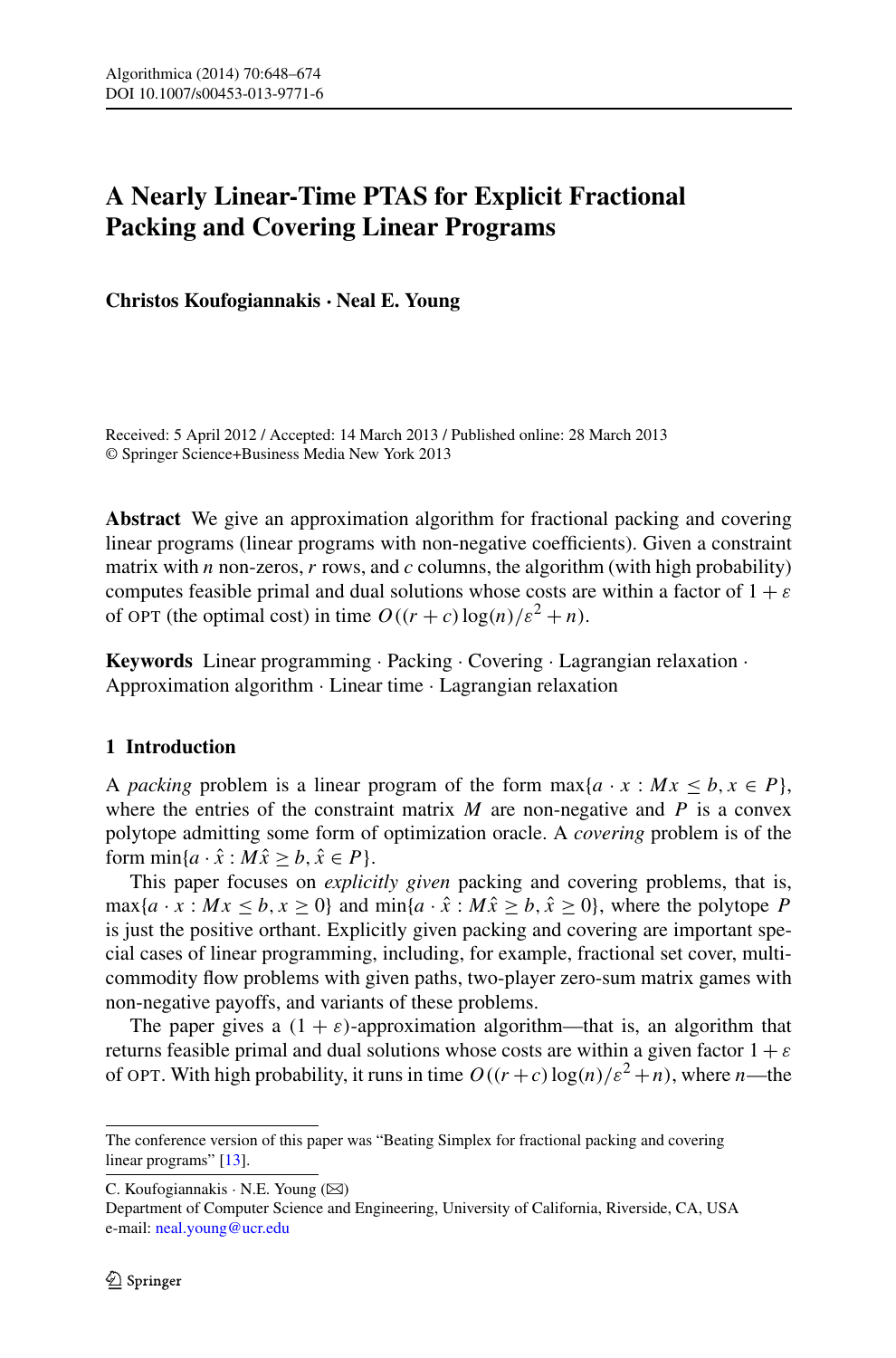input size—is the number of non-zero entries in the constraint matrix and  $r + c$  is the number of rows plus columns (i.e., constraints plus variables).

For dense instances,  $r + c$  can be as small as  $O(\sqrt{n})$ . For moderately dense instances—as long as  $r + c = o(n/\log n)$ —the  $1/\varepsilon^2$  factor multiplies a sublinear term. Generally, the time is linear in the input size *n* as long as  $\varepsilon \geq$  $\Omega(\sqrt{(r+c)}\log(n)/n)$ .

#### 1.1 Related Work

The algorithm is a Lagrangian-relaxation (a.k.a. price-directed decomposition, multiplicative weights) algorithm. Broadly, these algorithms work by replacing a set of hard constraints by a sum of smooth penalties, one per constraint, and then iteratively augmenting a solution while trading off the increase in the objective against the increase in the sum of penalties. Here the penalties are exponential in the constraint violation, and, in each iteration, only the first-order (linear) approximation is used to estimate the change in the sum of penalties.

Such algorithms, which can provide useful alternatives to interior-point and Simplex methods, have a long history and a large literature. Bienstock gives an implementation-oriented, operations-research perspective [[2\]](#page-26-1). Arora et al. discuss them from a computer-science perspective, highlighting connections to other fields such as learning theory [\[1](#page-26-2)]. An overview by Todd places them in the context of general linear programming [\[18](#page-26-3)].

The running times of algorithms of this type increase as the approximation parameter  $\varepsilon$  gets small. For algorithms that rely on linear approximation of the penalty changes in each iteration, the running times grow at least quadratically in  $1/\varepsilon$  (times a polynomial in the other parameters). For explicitly given packing and covering, the fastest previous such algorithm that we know of runs in time  $O((r + c)\bar{c}\log(n)/\epsilon^2)$ , where  $\bar{c}$  is the maximum number of columns in which any variable appears [[21\]](#page-26-4). That algorithm applies to *mixed* packing and covering—a more general problem. Using some of the techniques in this paper, one can improve that algorithm to run in time  $O(n \log(n)/\epsilon^2)$  (an unpublished result), which is slower than the algorithm here for dense problems.

Technically, the starting point for the work here is a remarkable algorithm by Grigoriadis and Khachiyan for the following special case of packing and covering [[9\]](#page-26-5). The input is a two-player zero-sum matrix game with payoffs in [−1*,* 1]. The output is a pair of mixed strategies that guarantee an expected payoff within an *additive*  $\varepsilon$  of optimal. (Note that achieving additive error  $\varepsilon$  is, however, easier than achieving multiplicative error  $1 + \varepsilon$ .) The algorithm computes the desired output in  $O((r + c) \log(n)/\varepsilon^2)$  time. This is remarkable in that, for dense matrices, it is *sublinear* in the input size  $n = \Theta(rc)$ .<sup>[1](#page-1-0)</sup> (For a machine-learning algorithm closely related to Grigoriadis and Khachiyan's result, see [[5,](#page-26-6) [6\]](#page-26-7).)

<span id="page-1-0"></span>We also use the idea of *non-uniform increments* from algorithms by Garg and Könemann [\[7](#page-26-8), [8](#page-26-9), [12](#page-26-10)].

<sup>&</sup>lt;sup>1</sup>The problem studied here, packing and covering, can be reduced to Grigoriadis and Khachiyan's problem. This reduction leads to an  $O((r + c) \log(n) (U \text{OPT})^2 / \varepsilon^2)$ -time algorithm to find a  $(1 + \varepsilon)$ -approximate packing/covering solution, where  $U = \max_{ij} M_{ij} / (b_i a_j)$ . A pre-processing step [[14,](#page-26-11) Sect. 2.1] can bound *U*, leading to a running time bound of  $O((r + c) \log(n) \min(r, c)^{4}/\varepsilon^{4})$ .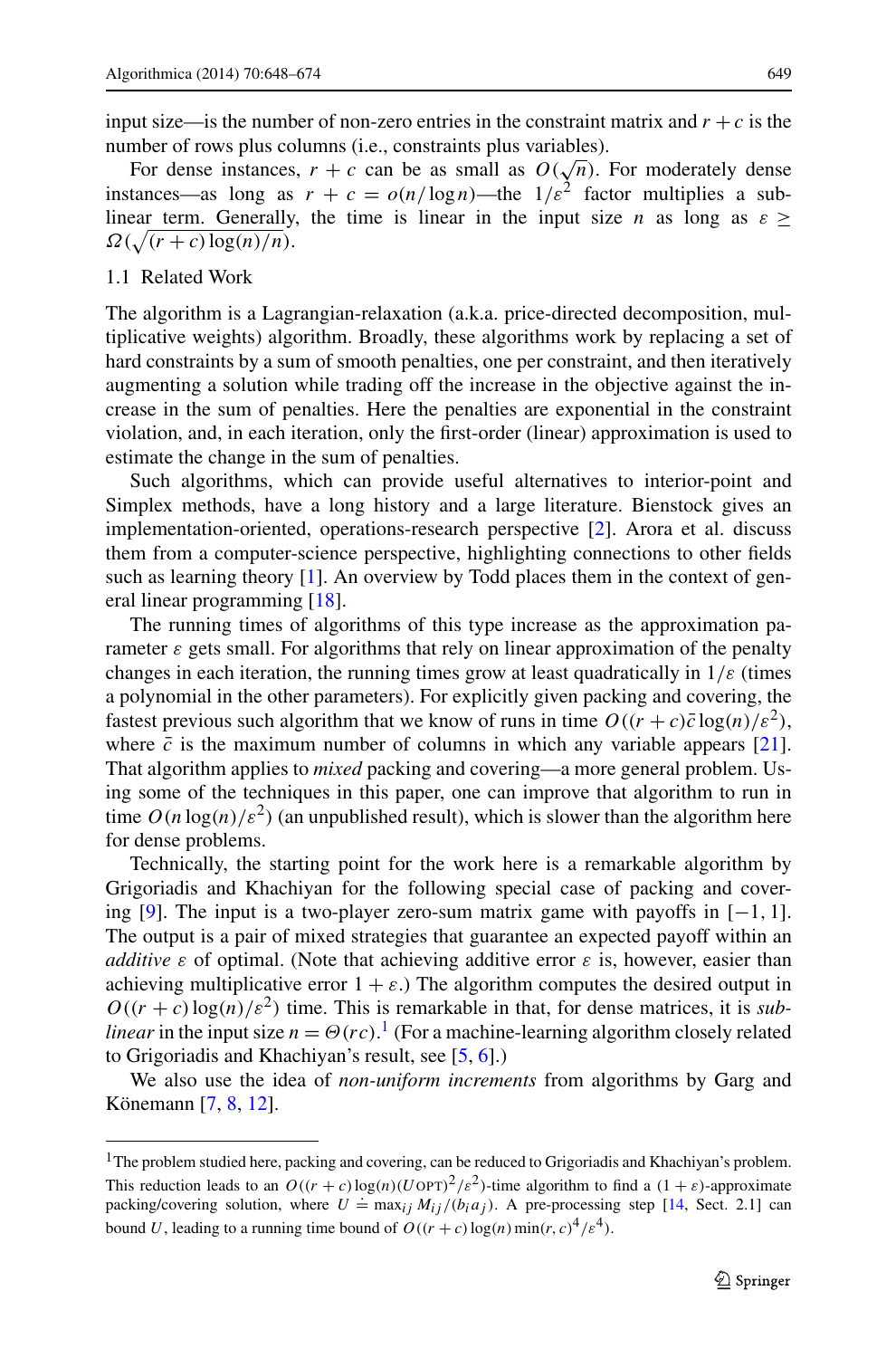*Dependence on*  $\varepsilon$  Building on work by Nesterov (e.g., [\[16](#page-26-12), [17](#page-26-13)]), recent algorithms for packing and covering problems have reduced the dependence on 1*/ε* from quadratic to linear, at the expense of increased dependence on other parameters. Roughly, these algorithms better approximate the change in the penalty function in each iteration, leading to fewer iterations but more time per iteration (although not to the same extent as interior-point algorithms). For example, Bienstock and Iyengar give an algorithm for concurrent multicommodity flow that solves  $O<sup>*</sup>(\varepsilon^{-1}k^{1.5}|V|^{0.5})$  shortest-path problems, where *k* is the number of commodities and  $|V|$  is the number of vertices [[3\]](#page-26-14). Chudak and Eleuterio continue this direction for example, they give an algorithm for fractional set cover running in worst-case time  $O^*(c^{1.5}(r+c)/\varepsilon+c^2r)$  [\[4](#page-26-15)].

*Comparison to Simplex and Interior-Point Methods* Currently, the most commonly used algorithms for solving linear programs in practice are Simplex and interior-point methods. Regarding Simplex algorithms, commercial implementations use many carefully tuned heuristics (e.g. pre-solvers and heuristics for maintaining sparsity and numerical stability), enabling them to quickly solve many practical problems with millions of non-zeros to optimality. But, as is well known, their worst-case running times are exponential. Also, for both Simplex and interior-point methods, running times can vary widely depending on the structure of the underlying problem. (A detailed analysis of Simplex and interior-point running times is outside the scope of this paper.) These issues make rigorous comparison between the various algorithms difficult.

Still, here is a meta-argument that may allow some meaningful comparison. Focus on "square" constraint matrices, where  $r = \Theta(c)$ . Note that at a minimum, any Simplex implementation must identify a non-trivial basic feasible solution. Likewise, interior-point algorithms require (in each iteration) a Cholesky decomposition or other matrix factorization. Thus, essentially, both methods require implicitly (at least) solving an  $r \times r$  system of linear equations. Solving such a system is a relatively well-understood problem, both in theory and in practice, and (barring special structure) takes  $\Omega(r^3)$  time, or  $\Omega(r^{2.8})$  time using Strassen's algorithm. Thus, on "square" instances, Simplex and interior-point algorithms should have running times growing at least with  $\Omega(r^{2.8})$  (and probably more). This reasoning applies even if Simplex or interior-point methods are terminated early so as to find *approximately* optimal solutions.

In comparison, on "square" matrices, the algorithm in this paper takes time  $O(n + r \log(r)/\varepsilon^2)$  where  $n = O(r^2)$  or less. If the meta-argument holds, then, for applications where  $(1 + \varepsilon)$ -approximate solutions suffice for some fixed and moderate  $\varepsilon$  (say,  $\varepsilon \approx 1\%$ ), for very large instances (say,  $r \ge 10^4$ ), the algorithm here should be orders of magnitude faster than Simplex or interior-point algorithms.

This conclusion is consistent with experiments reported here, in which the running times of Simplex and interior-point algorithms on large random instances exceed  $Q(r^{2.8})$ . Concretely, with  $\varepsilon = 1$  %, the algorithm here is faster when *r* is on the order of  $10^3$ , with a super-linear (in *r*) speed-up for larger *r*.

#### 1.2 Technical Roadmap

Broadly, the running times of iterative optimization algorithms are determined by (1) the number of iterations and (2) the time per iteration. Various algorithms trade off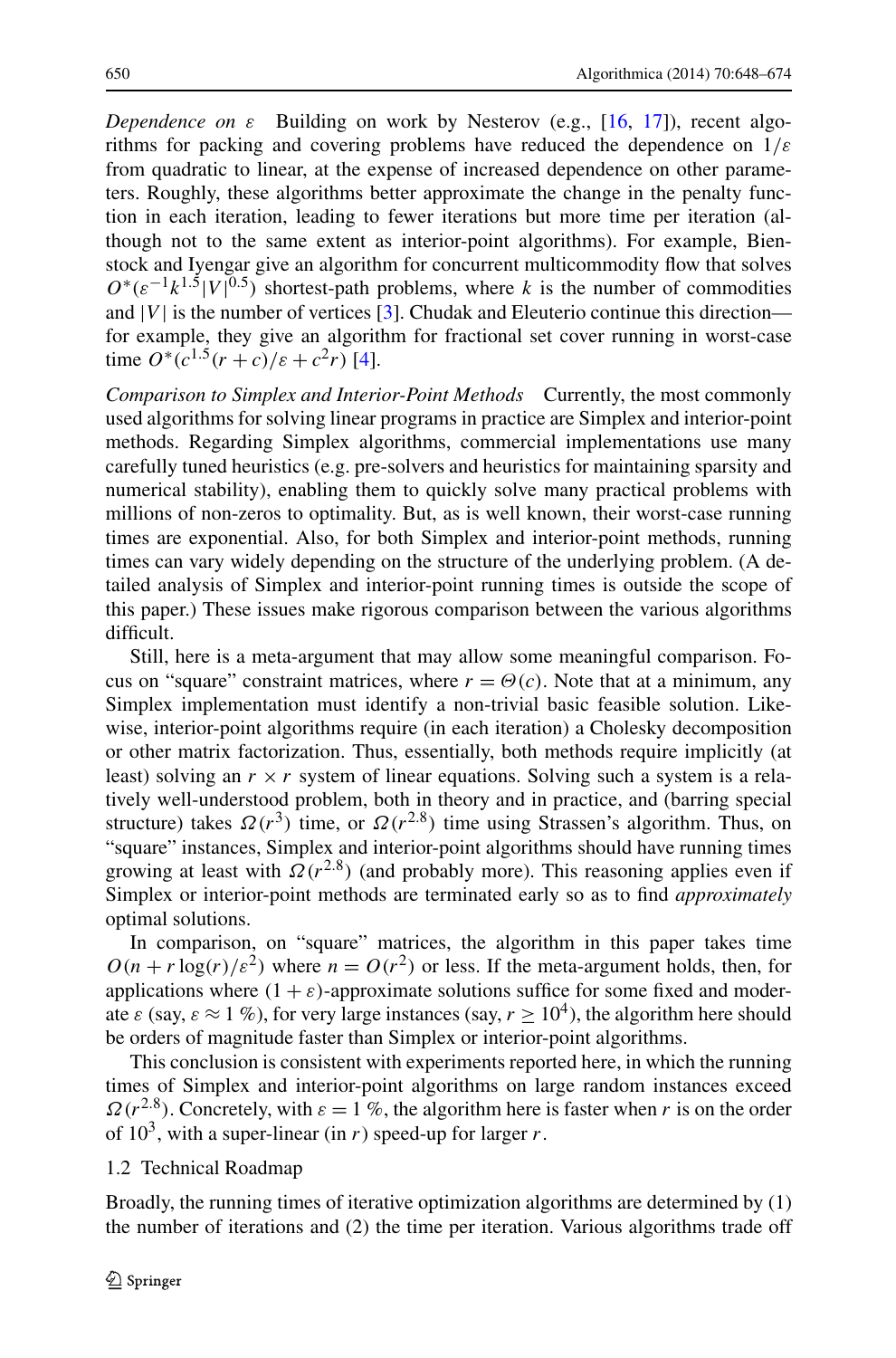these two factors in different ways. The technical approach taken here is to accept a high number of iterations— $(r + c) \log(n)/\varepsilon^2$ , a typical bound for an algorithm of this class (see e.g. [\[11\]](#page-26-16) for further discussion)—and to focus on implementing each iteration as quickly as possible (ideally in constant amortized time).

*Coupling* Grigoriadis and Khachiyan's sub-linear time algorithm uses an unusual technique of *coupling* primal and dual algorithms that is critical to the algorithm here. As a starting point, to explain coupling, consider the following "slow" coupling algorithm. (Throughout, assume without loss of generality by scaling that  $a_i = b_i = 1$ for all *i, j*.) The algorithm starts with all-zero primal and dual solutions, x and  $\hat{x}$ , respectively. In each iteration, it increases one coordinate  $x_j$  of the primal solution  $x$ by 1, and increases one coordinate  $\hat{x}_i$  of the dual solution  $\hat{x}$  by 1. The index *j* of the primal variable to increment is chosen randomly from a distribution  $\hat{p}$  that depends on the current *dual* solution. Likewise, the index *i* of the dual variable to increment is chosen randomly from a distribution *p* that depends on the current *primal* solution. The distribution  $\hat{p}$  is concentrated on the indices of dual constraints  $M^T\hat{x}$  that are "most violated" by  $\hat{x}$ . Likewise, the distribution  $p$  is concentrated on the indices of primal constraints  $Mx$  that are "most violated" by x. Specifically,  $p_i$  is proportional to  $(1 + \varepsilon)^{M_i x}$ , while  $\hat{p}_j$  is proportional to  $(1 - \varepsilon)^{M_j^T \hat{x}}$ .

Lemma [1](#page-6-0) in the next section proves that this algorithm achieves the desired approximation guarantee. Here, broadly, is why coupling helps reduce the time per iteration in comparison to the standard approach. The standard approach is to increment the primal variable corresponding to a dual constraint that is "most violated" by *p*—that is, to increment  $x_j$  where *j'* (approximately) minimizes  $M_{j'}^T p$  (for *p* defined as above). This requires at a minimum *maintaining* the vector  $M<sup>T</sup> p$ . Recall that  $p_i$  is a function of  $M_i x$ . Thus, a change in one primal variable  $x_i$  changes many entries in the vector *p*, but *even more* entries in  $M<sup>T</sup> p$ . (In the *r* × *c* bipartite graph  $G = (\{r\}, \{c\}, E)$  where  $E = \{(i, j): M_{ij} \neq 0\}$ , the neighbors of *j'* change in *p*, while all *neighbors of those neighbors* change in  $M^T p$ .) Thus, maintaining  $M^T p$  is costly. In comparison, to implement coupling, it is enough to maintain the vectors  $p$  and  $\hat{p}$ . The further product  $M^T p$  is not needed (nor is  $M\hat{p}$ ). This is the basic reason why coupling helps reduce the time per iteration.

<span id="page-3-0"></span>*Non-uniform Increments* The next main technique, used to make more progress per iteration, is Garg and Könemann's *non-uniform increments* [\[7](#page-26-8), [8,](#page-26-9) [12\]](#page-26-10). Instead of incrementing the primal and dual variables by a uniform amount each time (as described above), the algorithm increments the chosen primal and dual variables  $x_j$ and  $\hat{x}_{i'}$  by an amount  $\delta_{i'j'}$  chosen small enough so that the left-hand side (LHS) of each constraint (each  $M_i x$  or  $M_j^T \hat{x}$ ) increases by at most 1 (so that the analysis still holds), but *large enough* so that the LHS of *at least one* such constraint increases by at least 1*/*4. This is small enough to allow the same correctness proof

<sup>&</sup>lt;sup>2</sup>The algorithm can be interpreted as a form of fictitious play of a two-player zero-sum game, where in each round each player plays from a distribution concentrated around the best response to the aggregate of the opponent's historical plays. In contrast, in many other fictitious-play algorithms, one or both of the players plays a *deterministic* pure best-response to the opponent's historical average.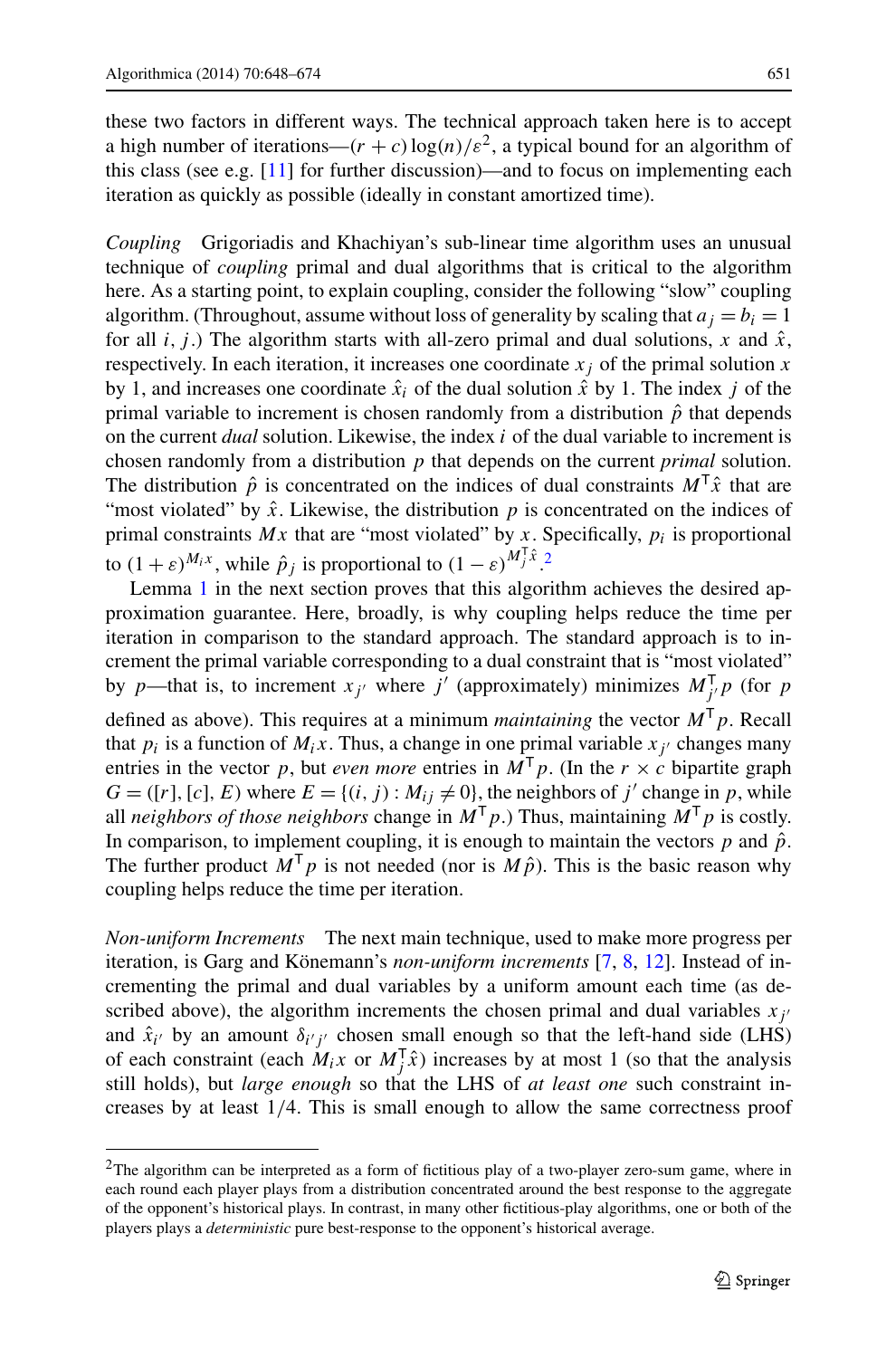to go through, but is large enough to guarantee a small number of iterations. The number of iterations is bounded by (roughly) the following argument: each iteration increases the LHS of some constraint by 1*/*4, but, during the course of the algorithm, no LHS ever exceeds  $N \approx \log(n)/\varepsilon^2$ . (The particular N is chosen with foresight so that the relative error works out to  $1 + \varepsilon$ .) Thus, the number of iterations is  $O((r + c)N) = O((r + c)\log(n)/\varepsilon^2)$ .

*Using Slowly Changing Estimates of Mx and*  $M^T\hat{x}$  In fact, we will achieve this bound not just for the number of iterations, but also for the total work done (outside of pre- and post-processing). The key to this is the third main technique. Most of the work done by the algorithm as described so far would be in maintaining the vectors *Mx* and  $M^T\hat{x}$  and the distributions *p* and  $\hat{p}$  (which are functions of *Mx* and  $M^T\hat{x}$ ). This would require lots of time in the worst case, because, even with non-uniform increments, there can still be many *small* changes in elements of  $Mx$  and  $M<sup>T</sup>\hat{x}$ . To work around this, instead of maintaining  $Mx$  and  $M<sup>T</sup>\hat{x}$  exactly, the algorithm maintains more slowly changing *estimates* for them (vectors  $y$  and  $\hat{y}$ , respectively), using random sampling. The algorithm maintains  $y \approx Mx$  as follows. When the algorithm increases a primal variable  $x_i$  during an iteration, this increases some elements in the vector  $Mx$  (specifically, the elements  $M_ix$  where  $M_{ij} > 0$ ). For each such element  $M_i$ *x*, if the element increases by, say,  $\delta \leq 1$ , then the algorithm increases the corresponding  $y_i$  not by  $\delta$ , but by 1, but *only with probability*  $\delta$ . This maintains not only  $E[y_i] = M_i x$ , but also, with high probability,  $y_i \approx M_i x$ . Further, the algorithm only does work for a  $y_i$  (e.g. updating  $p_i$ ) when  $y_i$  increases (by 1). The algorithm maintains the estimate vector  $\hat{y} \approx M^T \hat{x}$  similarly, and defines the sampling distributions *p* and  $\hat{p}$  as functions of *y* and  $\hat{y}$  instead of *Mx* and  $M^T\hat{x}$ . In this way *each unit of work* done by the algorithm can be charged to an increase in  $|Mx| + |M^T\hat{x}|$  (or more precisely, an increase in  $|y| + |\hat{y}|$ , which never exceeds  $(r + c)N$ ). (Throughout the paper,  $|v|$  denotes the 1-norm of any vector  $v$ .)

Section [2](#page-4-0) gives the formal intuition underlying coupling by describing and formally analyzing the first (simpler, slower) coupling algorithm described above. Section [3](#page-6-1) describes the full (main) algorithm and its correctness proof. Section [4](#page-12-0) gives remaining implementation details and bounds the run time. Section [5](#page-16-0) presents basic experimental results, including a comparison with the GLPK Simplex algorithm.

# 1.3 Preliminaries

<span id="page-4-0"></span>For the rest of the paper, assume the primal and dual problems are of the following restricted forms, respectively: max $\{|x| : Mx \leq 1, x \geq 0\}$ , min $\{|x| : M^T x \geq 1, x \geq 0\}$ . That is, assume  $a_i = b_i = 1$  for each *i*, *j*. This is without loss of generality by the transformation  $M'_{ij} = M_{ij}/(b_i a_j)$ . Recall that  $|v|$  denotes the 1-norm of any vector *v*.

# **2 Slow Algorithm (Coupling)**

To illustrate the coupling technique, in this section we analyze the first (simpler but slower) algorithm described in the roadmap in the introduction, a variant of Grigori-adis and Khachiyan's algorithm [[9\]](#page-26-5). We show that it returns a  $(1 - 2\varepsilon)$ -approximate primal-dual pair with high probability.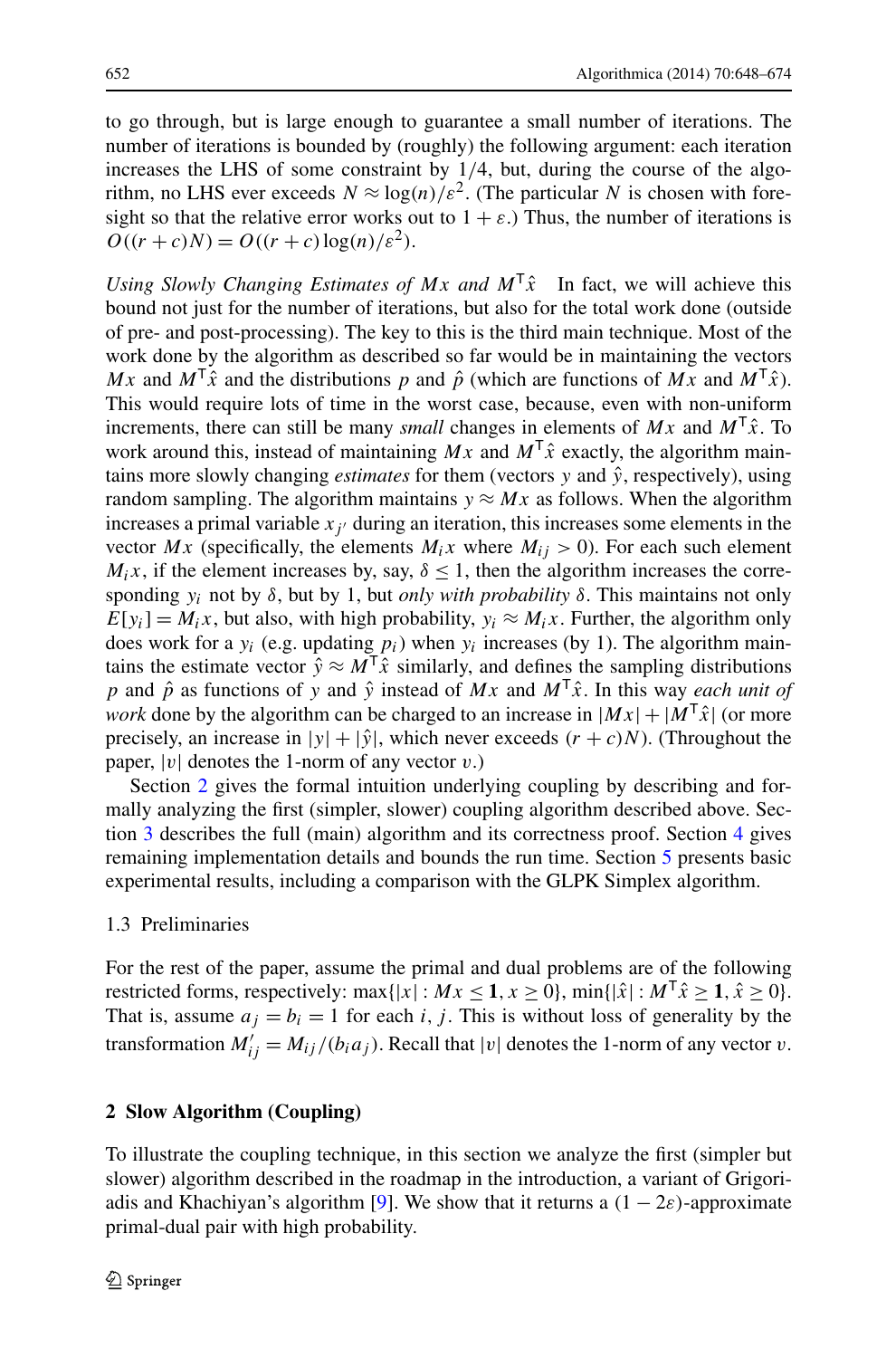We do not analyze the running time, which can be large. In the following section, we describe how to modify this algorithm (using non-uniform increments and the random sampling trick described in the previous roadmap) to obtain the full algorithm with a good time bound.

For just this section, assume that each  $M_{ij} \in [0, 1]$ . (Assume as always that  $b_i = a_j = 1$  for all *i, j*; recall that |*v*| denotes the 1-norm of *v*.) Here is the algorithm:

**slow-alg** $(M \in [0, 1]^{r \times c}, \varepsilon)$ 1. Vectors  $x, \hat{x} \leftarrow 0$ ; scalar  $N = \lceil 2\ln(rc)/\varepsilon^2 \rceil$ . 2. Repeat until max<sub>*i*</sub>  $M_i x \ge N$ : 3. Let  $p_i \doteq (1+\varepsilon)^{M_i x}$  (for all *i*) and  $\hat{p}_j \doteq (1-\varepsilon)^{M_j^T \hat{x}}$  (for all *j*). Choose random indices  $j'$  and  $i'$  respectively from probability distributions  $\hat{p}/|\hat{p}|$  and  $p/|p|$ . 5. Increase  $x_j$  and  $\hat{x}_{i'}$  each by 1. 6. Let  $(x^*, \hat{x}^*) = (x / \max_i M_i x, \hat{x} / \min_j M_j^{\mathsf{T}} \hat{x}).$ 

7. Return  $(x^*, \hat{x}^*)$ .

The scaling of x and  $\hat{x}$  in line 6 ensures feasibility of the final primal solution  $x^*$ and the final dual solution  $\hat{x}^*$ . (Recall the assumption that  $b_i = a_i = 1$  for all *i, j.*) The final primal solution cost and final dual solution costs are, respectively  $|x^*|$  =  $|x|/\max_i M_i x$  and  $|\hat{x}^*| = |\hat{x}|/\min_j M_j^T \hat{x}$ . Since the algorithm keeps the 1-norms  $|x|$ and  $|\hat{x}|$  of the intermediate primal and dual solutions equal, the final primal and dual costs will be within a factor of  $1 - 2\varepsilon$  of each other as long as min<sub>j</sub>  $M_j^T \hat{x} \geq$  $(1 - 2\varepsilon)$  max<sub>*i*</sub>  $M_i x$ . If this event happens, then weak duality implies that each solution is a  $(1 - 2\varepsilon)$ -approximation of its respective optimum.

<span id="page-5-0"></span>To prove that the event min<sub>j</sub>  $M_j^T \hat{x} \ge (1 - 2\varepsilon) \max_i M_i x$  happens with high probability, we show that  $|p| \cdot |\hat{p}|$  (the product of the 1-norms of p and  $\hat{p}$ , as defined in the algorithm) is a Lyapunov function—that is, the product is non-increasing in expectation with each iteration. Thus, its expected final value is at most its initial value *rc*, and with high probability, its final value is at most, say,  $(rc)^2$ . If that happens, then by careful inspection of *p* and  $\hat{p}$ , it must be that  $(1 - \varepsilon) \max_i M_i x \le \min_j M_j^{\mathsf{T}} \hat{x} + \varepsilon N$ , which (with the termination condition max<sub>*i*</sub>  $M_i x \ge N$ ) implies the desired event.<sup>[3](#page-5-0)</sup>

 $3$ It may be instructive to compare this algorithm to the more standard algorithm. In fact there are two standard algorithms related to this one: a primal algorithm and a dual algorithm. In each iteration, the primal algorithm would choose *j'* to minimize  $M^{\mathsf{T}}_{j'} p$  and increment  $x_{j'}$ . Separately and simultaneously, the dual algorithm would choose *i'* to maximize  $(M\hat{p})_{i'}$ , then increment  $\hat{x}_{i'}$ . (Note that the primal algorithm and the dual algorithm are independent, and in fact either can be run without the other.) To prove the approximation ratio for the primal algorithm, one would bound the increase in |*p*| relative to the increase in the primal objective  $|x|$ . To prove the approximation ratio for the dual algorithm, one would bound the decrease in  $|\hat{p}|$  relative to the increase in the dual objective  $|\hat{x}|$ . In this view, the coupled algorithm can be obtained by taking these two independent primal and dual algorithms and randomly coupling their choices of *i*<sup>'</sup> and *j*'. The analysis of the coupled algorithm uses as a penalty function  $|p||\hat{p}$ , the product of the respective penalty functions  $|p|$ ,  $|\hat{p}|$  of the two underlying algorithms.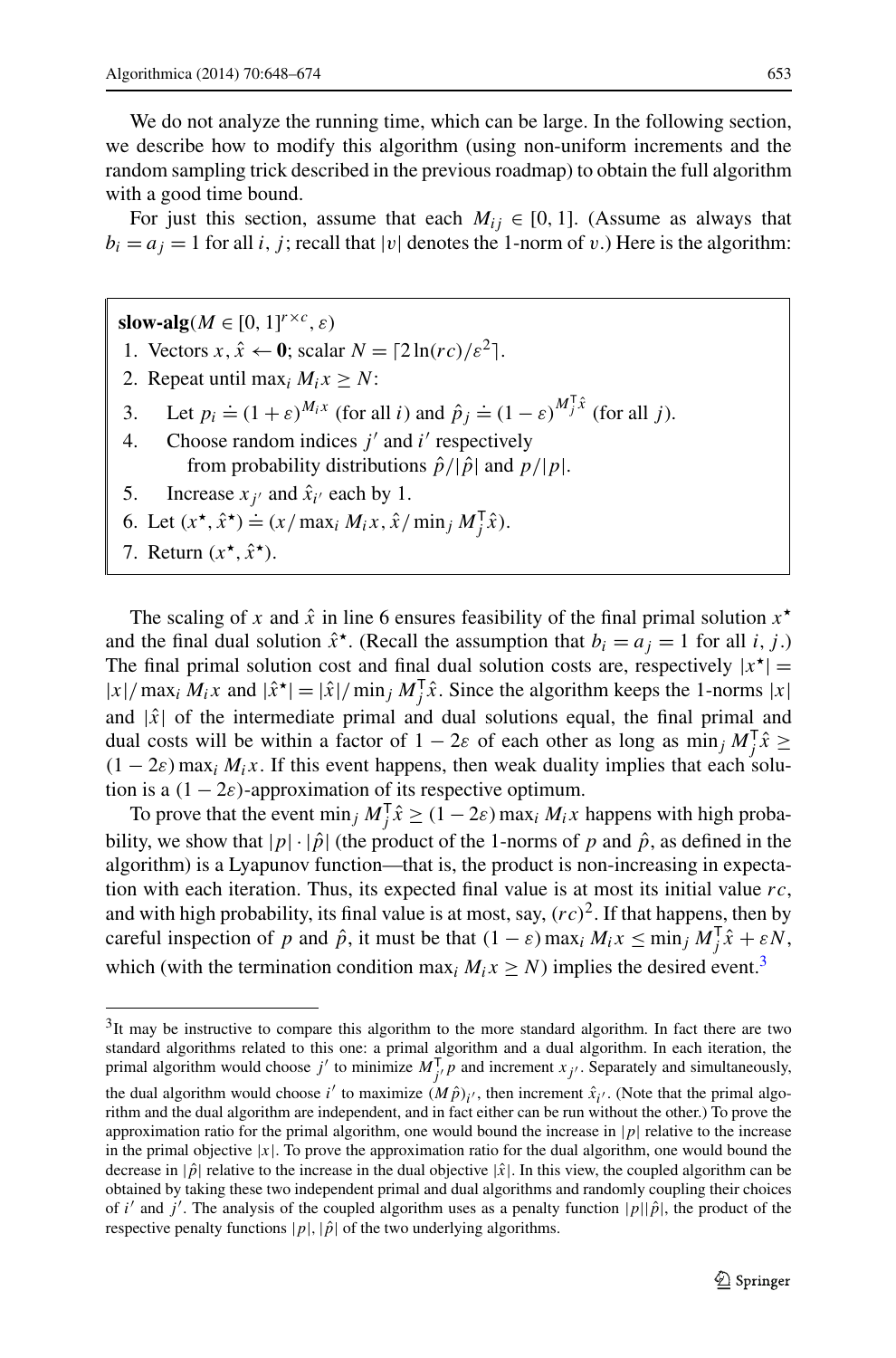<span id="page-6-0"></span>**Lemma 1** *The slow algorithm returns a*  $(1-2\varepsilon)$ *-approximate primal-dual pair (feasible primal and dual solutions*  $x^*$  *and*  $\hat{x}^*$  *such that*  $|x^*| \geq (1 - 2\varepsilon)|\hat{x}^*|$ ) *with probability at least* 1 − 1*/(rc)*.

*Proof* In a given iteration, let  $p$  and  $\hat{p}$  denote the vectors at the start of the iteration. Let *p*<sup> $\prime$ </sup> and  $\hat{p}$ <sup> $\prime$ </sup> denote the vectors at the end of the iteration. Let  $\Delta x$  denote the vector whose *j*th entry is the increase in  $x_j$  during the iteration (or if *z* is a scalar,  $\Delta z$  denotes the increase in *z*). Then, using that each  $\Delta M_i x = M_{ii'} \in [0, 1]$ ,

$$
|p'| = \sum_{i} p_i (1+\varepsilon)^{M_i \Delta x} \le \sum_{i} p_i (1+\varepsilon M_i \Delta x) = |p| \left[ 1 + \varepsilon \frac{p^{\mathsf{T}}}{|p|} M \Delta x \right].
$$

Likewise, for the dual,  $|\hat{p}'| \leq |\hat{p}|[1 - \varepsilon(\hat{p}/|\hat{p}|)^{\mathsf{T}}M^{\mathsf{T}}\Delta\hat{x}]$ .

Multiplying these bounds on  $|p'|$  and  $|\hat{p}'|$  and using that  $(1 + a)(1 - b) = 1 + a$ *b* − *ab*  $\leq$  1 + *a* − *b* for *a*, *b*  $\geq$  0 gives

$$
|p'||\hat{p}'| \leq |p||\hat{p}|\bigg[1 + \varepsilon \frac{p}{|p|}^{\mathsf{T}} M \Delta x - \varepsilon \Delta \hat{x}^{\mathsf{T}} M \frac{\hat{p}}{|\hat{p}|}\bigg].
$$

The inequality above motivates the "coupling" of primal and dual increments. The algorithm chooses the random increments to *x* and  $\hat{x}$  precisely so that  $E[\Delta x] = \hat{p}/|\hat{p}|$ and  $E[\Delta \hat{x}] = p/|p|$ . Taking expectations of both sides of the inequality above, and plugging these equations into the two terms on the right-hand side, the two terms exactly cancel, giving  $E[|p'| | \hat{p}'|] \le |p| |\hat{p}|$ . Thus, the particular random choice of increments to *x* and  $\hat{x}$  makes the quantity  $|p||\hat{p}|$  non-increasing in expectation with each iteration.

This and Wald's equation (Lemma [9,](#page-25-0) or equivalently a standard optional stopping theorem for supermartingales) imply that the expectation of  $|p||\hat{p}|$  at termination is at most its initial value *rc*. So, by the Markov bound, the probability that  $|p||\hat{p}| \geq (rc)^2$ is at most  $1/rc$ . Thus, with probability at least  $1 - 1/rc$ , at termination  $|p||\hat{p}| \le$  $(rc)^2$ .

Assume this happens. Note that  $rc)^2 \le \exp(\varepsilon^2 N)$ , so  $|p||\hat{p}| \le (rc)^2$  implies  $(1 + \varepsilon)^{\max_i M_i x} (1 - \varepsilon)^{\min_j M_j^T \hat{x}} \leq |p||\hat{p}| \leq \exp(\varepsilon^2 N)$ . Taking logs, and using the inequalities  $1/\ln(1/(1 - \varepsilon)) \leq 1/\varepsilon$  and  $\ln(1 + \varepsilon)/\ln(1/(1 - \varepsilon)) \geq 1 - \varepsilon$ , gives  $(1 - \varepsilon) \max_i M_i x \leq \min_j M_j^{\mathsf{T}} \hat{x} + \varepsilon N.$ 

<span id="page-6-1"></span>By the termination condition max<sub>*i*</sub>  $M_i x \ge N$ , so the above inequality implies  $(1 - 2\varepsilon) \max_i M_i x \le \min_j M_j^{\mathsf{T}} \hat{x}.$ 

This and  $|x| = |\hat{x}|$  (and weak duality) imply the approximation guarantee for the primal-dual pair  $(x^*, \hat{x}^*)$  returned by the algorithm.

## **3 Full Algorithm**

This section describes the full algorithm and gives a proof of its approximation guarantee. In addition to the coupling idea explained in the previous section, for speed the full algorithm uses non-uniform increments and estimates of  $Mx$  and  $M<sup>T</sup>\hat{x}$  as described in the introduction. Next we describe some more details of those techniques.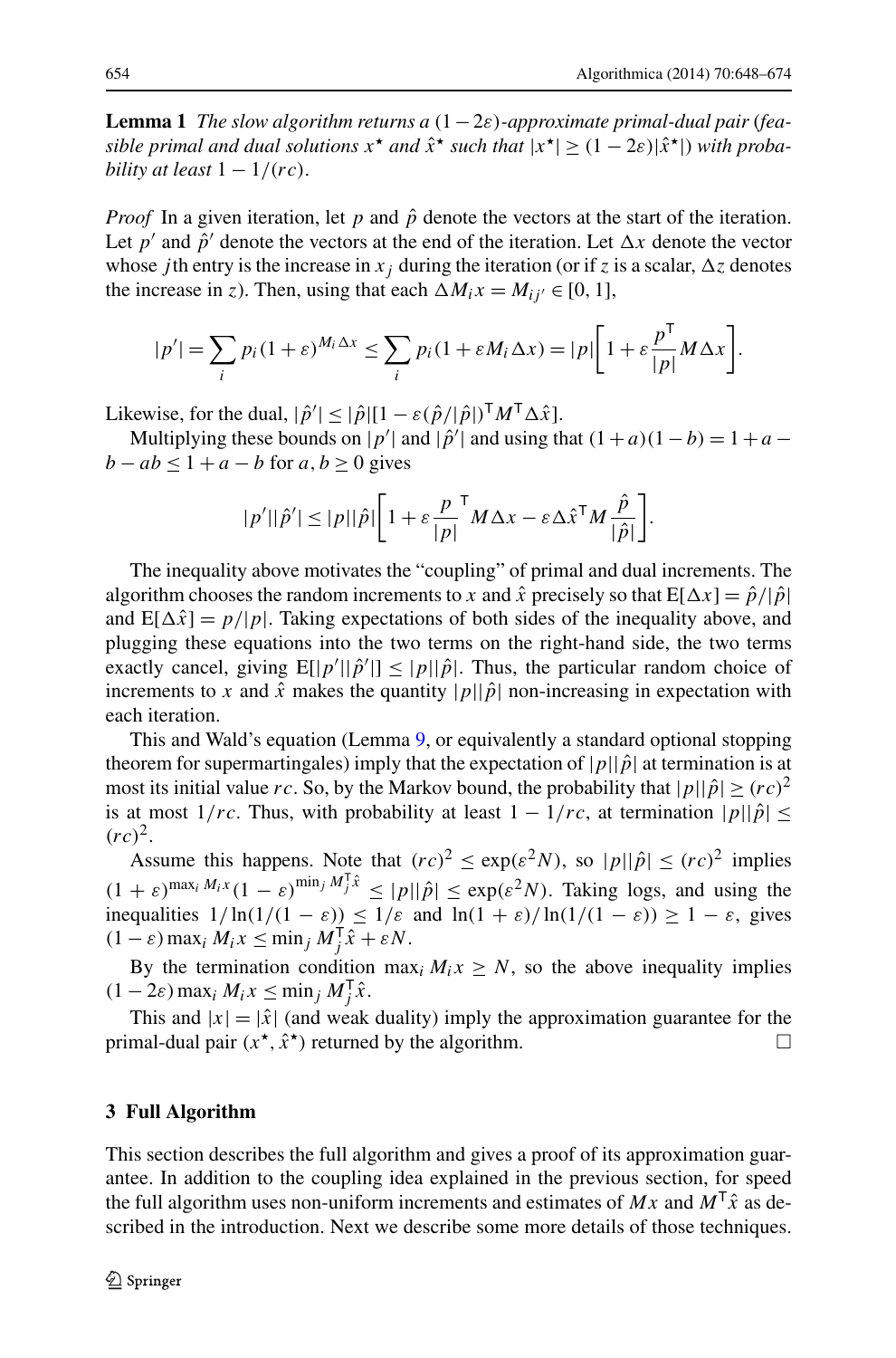After that we give the algorithm in detail (although some implementation details that are not crucial to the approximation guarantee are delayed to the next section).

Recall that WLOG we are assuming  $a_i = b_j = 1$  for all *i*, *j*. The only assumption on *M* is  $M_{ij} \geq 0$ .

*Non-uniform Increments* In each iteration, instead of increasing the randomly chosen  $x_{j'}$  and  $\hat{x}_{i'}$  by 1, the algorithm increases them both by an increment  $\delta_{i'j'}$ , chosen just so that the maximum resulting increase in any left-hand side (LHS) of any constraint (i.e. max<sub>*i*</sub>  $\Delta M_i x$  or max<sub>*j*</sub>  $\Delta M_i^T \hat{x}$ ) is in [1/4, 1]. The algorithm also deletes covering constraints once they become satisfied (the set *J* contains indices of notyet-satisfied covering constraints, that is *j* such that  $M_j^T \hat{x} < N$ .

We want the analysis of the approximation ratio to continue to hold (the analogue of Lemma [1](#page-6-0) for the slow algorithm), even with the increments adjusted as above. That analysis requires that the expected change in each  $x_i$  and each  $\hat{x}_i$  should be proportional to  $\hat{p}_i$  and  $p_i$ , respectively. Thus, we adjust the sampling distribution for the random pair  $i'$ ,  $j'$  so that, when we choose  $i'$  and  $j'$  from the distribution and increment  $x_{j'}$  and  $\hat{x}_{i'}$  by  $\delta_{i'j'}$  as defined above, it is the case that, for any *i* and *j*,  $E[\Delta x_i] = \alpha \hat{p}_i / |\hat{p}|$  and  $E[\Delta \hat{x}_i] = \alpha p_i / |p|$  for an  $\alpha > 0$ . This is done by scaling the probability of choosing each given *i'*, *j'* pair by a factor proportional to  $1/\delta_{i'j'}$ .

To implement the above non-uniform increments and the adjusted sampling distribution, the algorithm maintains the following data structures as a function of the current primal and dual solutions  $x$  and  $\hat{x}$ : a set  $J$  of indices of still-active (not yet met) covering constraints (columns); for each column  $M_j^{\mathsf{T}}$  its maximum entry  $u_j = \max_i M_{ij}$ ; and for each row  $M_i$  a close upper bound  $\hat{u}_i$  on its maximum active entry max<sub>*j*∈*J*  $M_{ij}$  (specifically, the algorithm maintains  $\hat{u}_i \in [1, 2] \times \max_{j \in J} M_{ij}$ ).</sub>

Then, the algorithm takes the increment  $\delta_{i'j'}$  to be  $1/(\hat{u}_{i'} + u_{j'})$ . This seemingly odd choice has two key properties: (1) It satisfies  $\delta_{i'j'} = \Theta(1/\max(\hat{u}_{i'}, u_{j'}))$ , which ensures that when  $x_{j'_i}$  and  $\hat{x}_{i'}$  are increased by  $\delta_{i'j'}$ , the maximum increase in any LHS (any  $M_i x$ , or  $M_j^T \hat{x}$  with  $j \in J$ ) is  $\Omega(1)$ . (2) It allows the algorithm to select the random pair  $(i', j')$  in constant time using the following subroutine, called randompair (the notation  $p \times \hat{u}$  denotes the vector with *i*th entry  $p_i \hat{u}_i$ ):

**random-pair** $(p, \hat{p}, p \times \hat{u}, \hat{p} \times \hat{u})$ 1. With probability  $|p \times \hat{u}||\hat{p}|/(|p \times \hat{u}||\hat{p}|+|p||\hat{p} \times u|)$ choose random *i*' from distribution  $p \times \hat{u}/|p \times \hat{u}|$ , and independently choose *j'* from  $\hat{p}/|\hat{p}|$ , 2. or, otherwise, choose random *i*' from distribution  $p/|p|$ , and independently choose *j'* from  $\hat{p} \times u / |\hat{p} \times u|$ . 3. Return  $(i', j')$ .

The key property of random-pair is that it makes the expected changes in *x* and  $\hat{x}$  correct: any given pair  $(i, j)$  is chosen with probability proportional to  $p_i \hat{p}_i / \delta_{ij}$ , which makes the expected change in any  $x_j$  and  $\hat{x}_i$ , respectively, proportional to  $\hat{p}_j$ and *pi*. (See Lemma [2](#page-8-0) below.)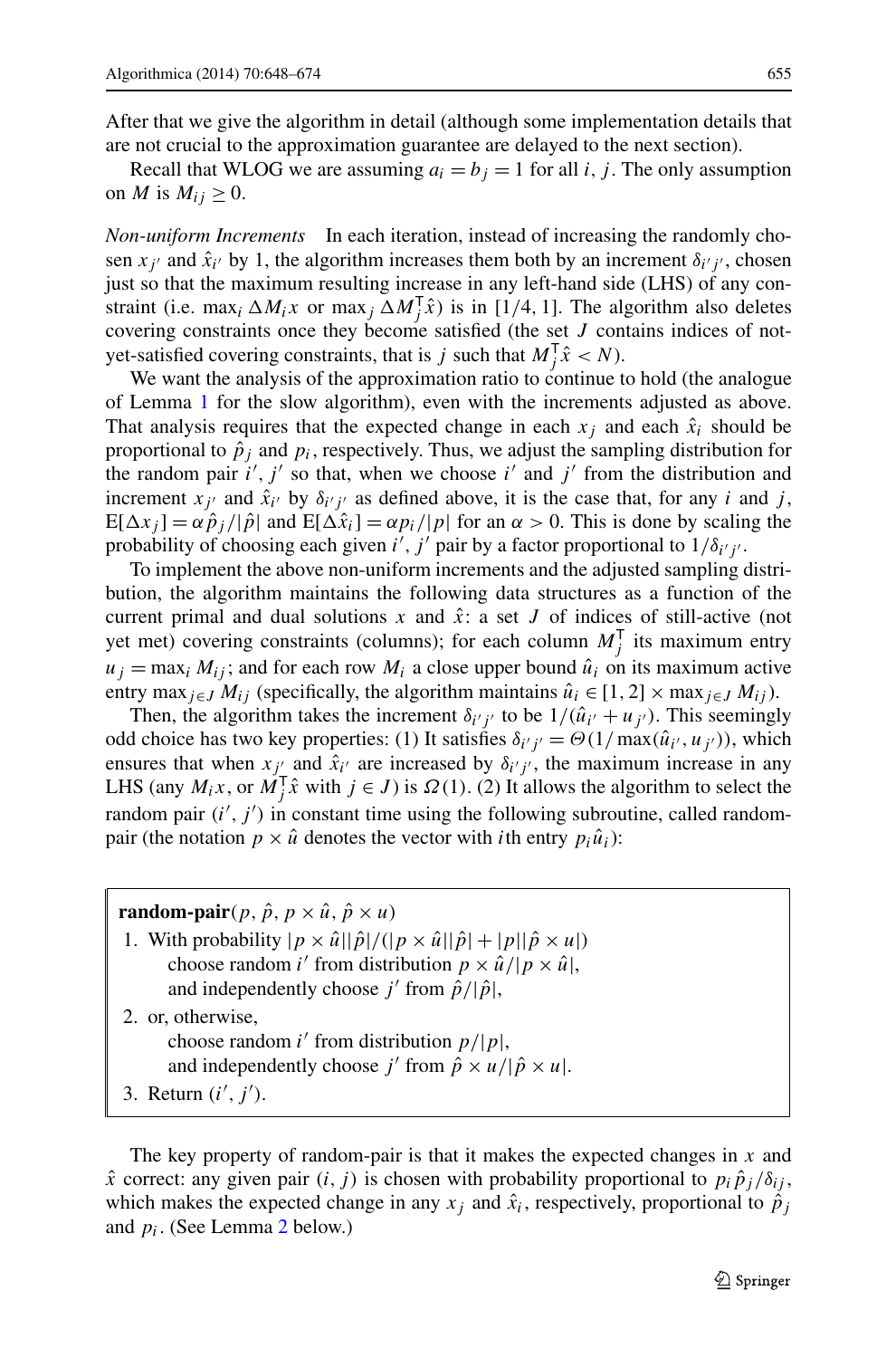*Maintaining Estimates (v and*  $\hat{v}$ *) of Mx and*  $M^T\hat{x}$  Instead of maintaining the vectors *p* and  $\hat{p}$  as direct functions of the vectors  $Mx$  and  $M^T\hat{x}$ , to save work, the algorithm maintains more slowly changing *estimates* ( $y$  and  $\hat{y}$ ) of the vectors  $Mx$  and  $M<sup>T</sup> \hat{x}$ , and maintains *p* and  $\hat{p}$  as functions of the estimates, rather than as functions of  $Mx$  and  $M^T\hat{x}$ .

Specifically, the algorithm maintains *y* and  $\hat{y}$  as follows. When any  $M_i x$  increases by some  $\delta \in [0, 1]$  in an iteration, the algorithm increases the corresponding estimate *y<sub>i</sub>* by 1 with probability  $\delta$ . Likewise, when any  $M_j^T \hat{x}$  increases by some  $\hat{\delta} \in [0, 1]$  in an iteration, the algorithm increases the corresponding estimate  $\hat{y}_i$  by 1 with probability  $\hat{\delta}$ . Then, each  $p_i$  is maintained as  $p_i = (1+\varepsilon)^{y_i}$  instead of  $(1+\varepsilon)^{M_i x}$ , and each  $\hat{p}_i$  is maintained as  $\hat{p}_i = (1 - \varepsilon)^{\hat{y}_j}$  instead of  $(1 + \varepsilon)^{M_i x}$ . This reduces the frequency of updates to *p* and  $\hat{p}$  (and so reduces the total work), yet maintains  $y \approx Mx$  and  $\hat{y} \approx M^{\dagger} \hat{x}$  with high probability, which is enough to still allow a (suitably modified) coupling argument to go through.

Each change to a  $y_i$  or a  $\hat{y}_i$  increases the changed element by 1. Also, no element of y or  $\hat{y}$  gets larger than N before the algorithm stops (or the corresponding covering constraint is deleted). Thus, in total the elements of *y* and  $\hat{y}$  are changed at most  $O((r + c)N) = O((r + c) \log(n)/\varepsilon^2)$  times. We implement the algorithm to do only *constant work* maintaining the remaining vectors for each such change. This allows us to bound the total time by  $O((r + c) \log(n)/\varepsilon^2)$  (plus  $O(n)$  pre- and post-processing time).

As a step towards this goal, in each iteration, in order to *determine* the elements in *y* and  $\hat{y}$  that change, using just  $O(1)$  work per changed element, the algorithm uses the following trick. It chooses a random  $\beta \in [0, 1]$ . It then increments  $y_i$  by 1 for those *i* such that the increase  $M_{ij}$  *o*<sub>*i*</sub> *j* in  $M_i$ *x* is at least  $\beta$ . Likewise, it increments  $\hat{y}_j$ by 1 for *j* such that the increase  $M_{i'j} \delta_{i'j'}$  in  $M_j^T \hat{x}$  is at least *β*. To do this efficiently, the algorithm preprocesses *M*, so that within each row  $M_i$  or column  $M_j^{\mathsf{T}}$  of *M*, the elements can be accessed in (approximately) decreasing order in constant time per element accessed. (This preprocessing is described in Sect. [4.](#page-12-0)) This method of incrementing the elements of  $y$  and  $\hat{y}$  uses constant work per changed element and increments each element with the correct probability. (The random increments of different elements are not independent, but this is okay because, in the end, each estimate  $y_i$  and  $\hat{y}_i$  will be shown seperately to be correct with high probability.)

<span id="page-8-0"></span>The detailed algorithm is shown in Fig. [1,](#page-9-0) except for the subroutine random-pair (above) and some implementation details that are left until Sect. [4](#page-12-0).

*Approximation Guarantee* Next we state and prove the approximation guarantee for the full algorithm in Fig. [1](#page-9-0). We first prove three utility lemmas. The first utility lemma establishes that (in expectation)  $x$ ,  $\hat{x}$ ,  $y$ , and  $\hat{y}$  change as desired in each iteration.

**Lemma 2** *In each iteration*,

1. *The largest change in any relevant LHS is at least* 1*/*4:

$$
\max\left\{\max_{i}\Delta M_{i}x,\max_{j\in J}\Delta M_{j}^{T}\hat{x}\right\}\in[1/4,1].
$$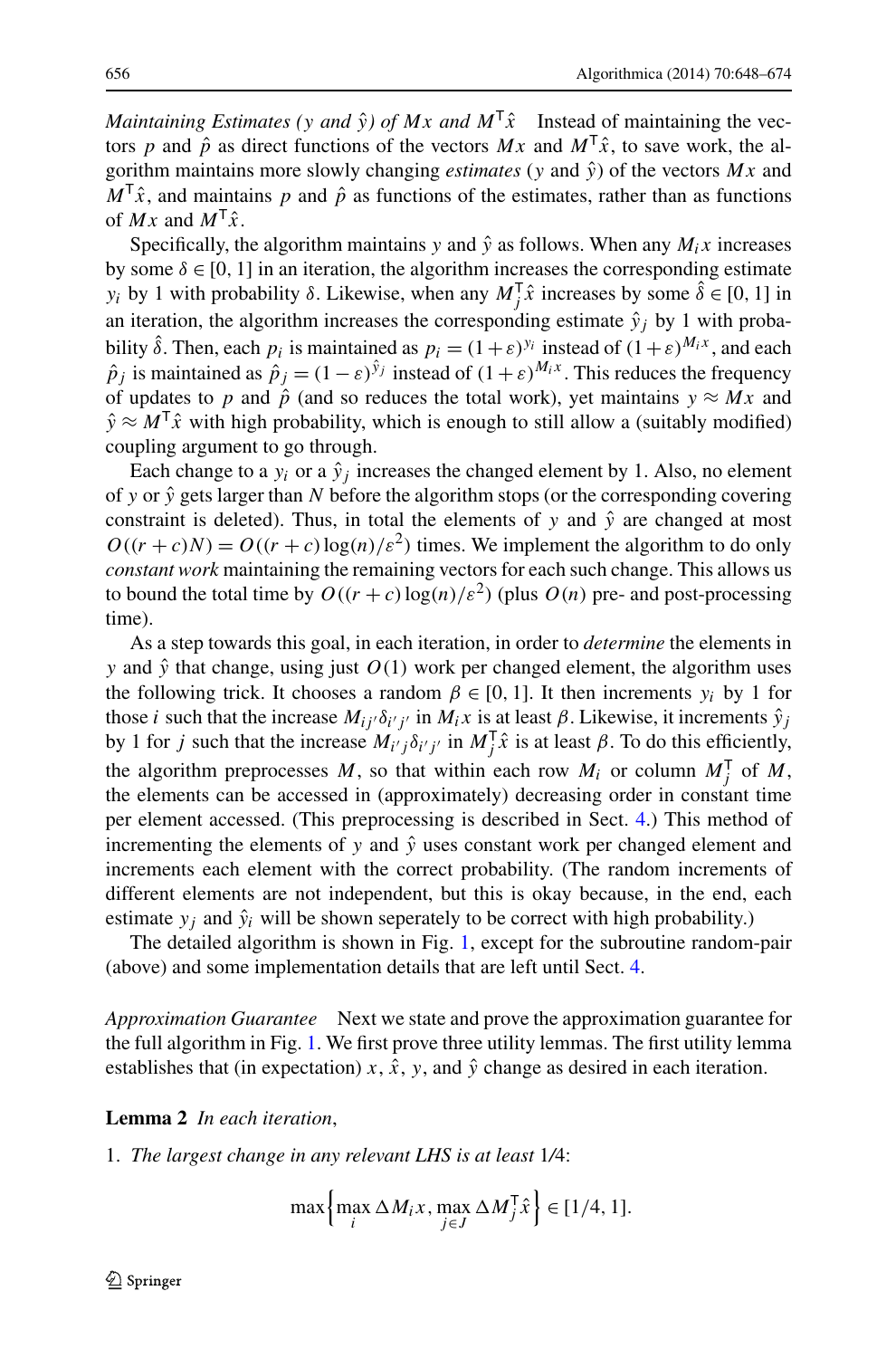**solve** $(M \in \mathbb{R}_+^{r \times c}, \varepsilon)$ —*return a*  $(1 - 6\varepsilon)$ *-approximate primal-dual pair w.h.p.* 

- 1. Initialize vectors  $x, \hat{x}, y, \hat{y} \leftarrow \mathbf{0}$ , and scalar  $N = \lceil 2\ln(rc)/\varepsilon^2 \rceil$ .
- 2. Precompute  $u_j = \max\{M_{ij} : i \in [r]\}$  for  $j \in [c]$ . As  $x$  and  $\hat{x}$  are incremented, the alg. maintains *y* and  $\hat{y}$  so  $E[y] = Mx$ ,  $E[\hat{y}] = M^T\hat{x}$ . It maintains vectors *p* defined by  $p_i \doteq (1 + \varepsilon)^{y_i}$  and, as a function of  $\hat{y}$ :

 $J \doteq \{ j \in [c] : \hat{y}_j \leq N \}$  (the active columns)  $\hat{u}_i \in [1, 2] \times \max\{M_{ij} : j \in J\}$ (approximates the max. active entry in row *i* of *M*)  $\hat{p}_j \doteq \begin{cases} (1 - \varepsilon)^{\hat{y}_j} & \text{if } j \in J \\ 0 & \text{otherwise} \end{cases}$ 0 otherwise. It maintains vectors  $p \times \hat{u}$  and  $\hat{p} \times u$ , where the *i*th entry of  $a \times b$  is  $a_i b_i$ . 3. Repeat until max<sub>i</sub>  $y_i = N$  or min<sub>i</sub>  $\hat{y}_i = N$ : 4. Let  $(i', j') \leftarrow \text{random-pair}(p, \hat{p}, p \times \hat{u}, \hat{p} \times u)$ . 5. Increase  $x_{j'}$  and  $\hat{x}_{i'}$  each by the same amount  $\delta_{i'j'} \doteq 1/(\hat{u}_{i'} + u_{j'})$ . 6. Update *y*,  $\hat{y}$ , and the other vectors as follows: 7. Choose random  $\beta \in [0, 1]$  uniformly, and 8. for each  $i \in [r]$  with  $M_{ij'}\delta_{i'j'} \ge \beta$ , increase  $y_i$  by 1

<span id="page-9-0"></span>9. (and multiply  $p_i$  and  $(p \times \hat{u})_i$  by  $1 + \varepsilon$ ); 10. for each  $j \in J$  with  $M_{i'j} \delta_{i'j'} \geq \beta$ , increase  $\hat{y}_j$  by 1 11. (and multiply  $\hat{p}_i$  and  $(\hat{p} \times u)_i$  by  $1 - \varepsilon$ ). 12. For each *j* leaving *J*, update *J*,  $\hat{u}$ , and  $p \times \hat{u}$ . 13. Let  $(x^{\star}, \hat{x}^{\star}) \doteq (x / \max_i M_i x, \hat{x} / \min_j M_j^{\mathsf{T}} \hat{x})$ . Return  $(x^{\star}, \hat{x}^{\star})$ .

**Fig. 1** The full algorithm. [*i*] denotes  $\{1, 2, \ldots, i\}$ . Implementation details are in Sect. [4](#page-12-0)

2. Let  $\alpha \doteq |p||\hat{p}|/\sum_{ij} p_i \hat{p}_j/\delta_{ij}$ . The expected changes in each  $x_j, x_j, y_i, \hat{y}_j$  satisfy

$$
E[\Delta x_j] = \alpha \hat{p}_j / |\hat{p}|, \qquad E[\Delta y_i] = E[\Delta M_i x] = \alpha M \hat{p}_i / |\hat{p}|,
$$
  

$$
E[\Delta \hat{x}_i] = \alpha p_i / |p|, \qquad E[\Delta \hat{y}_j] = E[\Delta M_j^{\mathsf{T}} \hat{x}] = \alpha M^{\mathsf{T}} p_j / |p|.
$$

*Proof* (i) By the choice of  $\hat{u}$  and  $u$ , for the  $(i', j')$  chosen, the largest change in a relevant LHS is

$$
\delta_{i'j'} \max\left(\max_{i} M_{ij'}, \max_{j \in J} M_{i'j}\right) \in [1/2, 1]\delta_{i'j'} \max(\hat{u}_{i'}, u_{j'})
$$

$$
\subseteq [1/4, 1]\delta_{i'j'}(\hat{u}_{i'} + u_{j'})
$$

$$
= [1/4, 1].
$$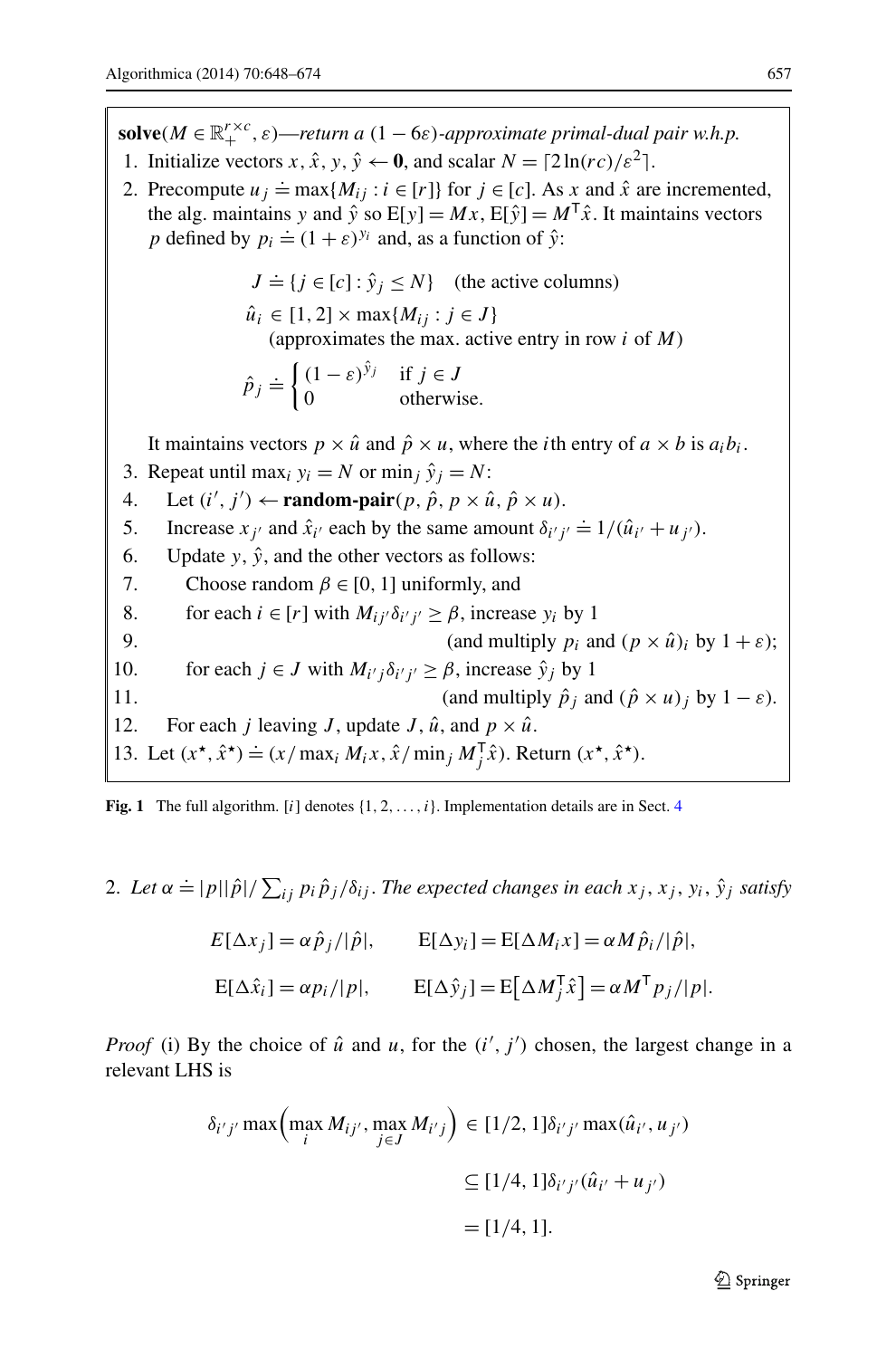(ii) First, we verify that the probability that random-pair returns a given  $(i, j)$  is  $\alpha(p_i/|p|)(\hat{p}_i/|\hat{p}|)/\delta_{ij}$ . Here is the calculation. By inspection of random-pair, the probability is proportional to

$$
|p \times \hat{u}||\hat{p}|\frac{p_i \hat{u}_i}{|p \times \hat{u}|}\frac{\hat{p}_j}{|\hat{p}|} + |p||\hat{p} \times u|\frac{p_i}{p}\frac{\hat{p}_j u_j}{|\hat{p} \times u|}
$$

which by algebra simplifies to  $p_i \hat{p}_j (\hat{u}_i + u_j) = p_i \hat{p}_j / \delta_{ij}$ .

Hence, the probability must be  $\alpha(p_i/|p|)(\hat{p}_i/|\hat{p}|)/\delta_{ij}$ , because the choice of  $\alpha$ makes the sum over all *i* and *j* of the probabilities equal 1.

Next, note that part (i) of the lemma implies that in line 8 (given the chosen *i* and *j'*) the probability that a given  $y_i$  is incremented is  $M_{ij} \delta_{i'j'}$ , while in line 10 the probability that a given  $\hat{y}_j$  is incremented is  $M_{i'j} \delta_{i'j'}$ .

Now, the remaining equalities in (ii) follow by direct calculation. For example:

$$
E[\Delta x_j] = \sum_i ((\alpha p_i/|p|)(\hat{p}_j/|\hat{p}|)/\delta_{ij})\delta_{ij} = \alpha \hat{p}_j/|\hat{p}|.
$$

<span id="page-10-0"></span>The next lemma shows that (with high probability) the estimate vectors  $y$  and  $\hat{y}$ suitably approximate  $Mx$  and  $M<sup>T</sup>\hat{x}$ , respectively. The proof is simply an application of an appropriate Azuma-like inequality (tailored to deal with the random stopping time of the algorithm).

#### **Lemma 3**

- 1. *For any i*, *with probability at least*  $1 1/(rc)^2$ , *at termination*  $(1 \varepsilon)M_i x$  $y_i + \varepsilon N$ .
- 2. *For any j*, *with probability at least*  $1 1/(rc)^2$ , *after the last iteration with*  $j \in J$ , *it holds that*  $(1 - \varepsilon)\hat{y}_j \leq M_j^{\mathsf{T}}\hat{x} + \varepsilon N$ .

*Proof* (i) By Lemma [2](#page-8-0), in each iteration each  $M_i x$  and  $y_i$  increase by at most 1 and the expected increases in these two quantities are the same. So, by the Azuma inequality for random stopping times (Lemma [10](#page-25-1)),  $Pr[(1 - \varepsilon)M_i x \ge y_i + \varepsilon N]$  is at most  $\exp(-\varepsilon^2 N) \le 1/(r \varepsilon)^2$ . This proves (i).

The proof for (ii) is similar, noting that, while  $j \in J$ , the quantity  $M_j^T \hat{x}$  increases by at most 1 each iteration.

Finally, here is the main utility lemma. Recall that the heart of the analysis of the slow algorithm (Lemma [1\)](#page-6-0) was showing that in expectation  $|p||\hat{p}|$  was nonincreasing. This allowed us to conclude that (with high probability at the end) max<sub>i</sub>  $M_i x$  was not much larger than min<sub>j</sub>  $M_j^T \hat{x}$ . This was the key to proving the approximation ratio.

The next lemma gives the analogous argument for the full algorithm. It shows that the quantity  $|p||\hat{p}|$  is non-increasing in expectation, which, by definition of *p* and  $\hat{p}$ , implies that (with high probability at the end) max<sub>i</sub>  $y_i$  is not much larger than min<sub>j</sub>  $\hat{y}_j$ . The proof is essentially the same as that of Lemma [1](#page-6-0), but with some technical complications accounting for the deletion of covering constraints.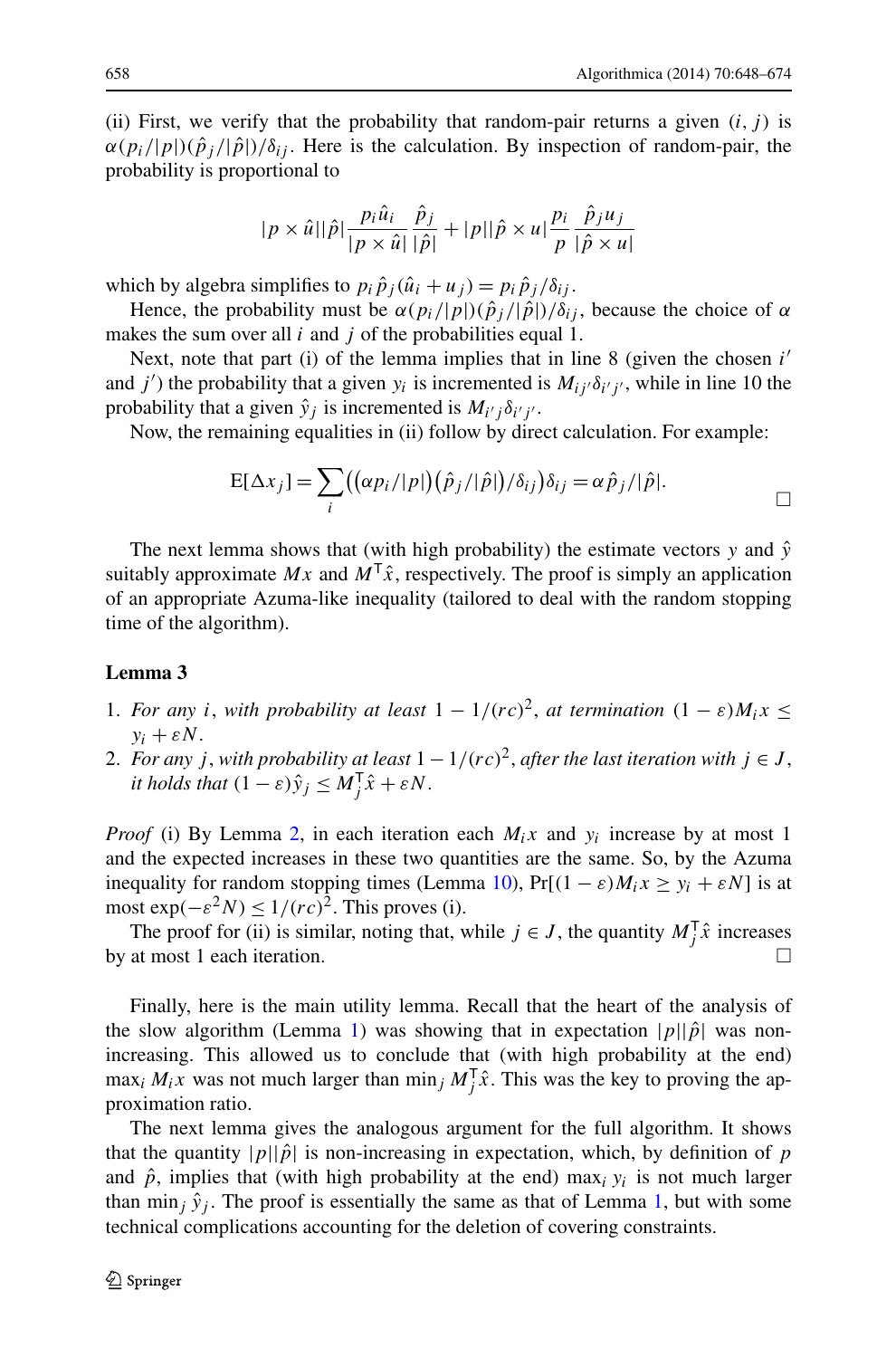<span id="page-11-1"></span>Since (with high probability by Lemma [3](#page-10-0)) the estimates  $y$  and  $\hat{y}$  approximate  $Mx$ and  $M\hat{x}$ , respectively, this implies that (with high probability at the end) max<sub>i</sub>  $M_i x$ is not much larger than  $\min_j M_j^T \hat{x}$ . Since the algorithm maintains  $|x| = |\hat{x}|$ , this is enough to prove the approximation ratio.

**Lemma 4** *With probability at least*  $1 - 1/rc$ , *when the algorithm stops*,  $\max_i y_i \leq N$ *and*  $\min_i \hat{y}_i \geq (1 - 2\varepsilon)N$ .

*Proof* Let  $p'$  and  $\hat{p}'$  denote  $p$  and  $\hat{p}$  after a given iteration, while  $p$  and  $\hat{p}$  denote the values before the iteration. We claim that, given *p* and  $\hat{p}$ ,  $E[|p'||\hat{p}'|] \le$  $|p||\hat{p}$ —with each iteration  $|p||\hat{p}|$  is non-increasing in expectation. To prove it, note  $|p'| = \sum_i p_i(1 + \varepsilon \Delta y_i) = |p| + \varepsilon p^{\mathsf{T}} \Delta y$  and, similarly,  $|\hat{p}'| = |\hat{p}| - \varepsilon \hat{p}^{\mathsf{T}} \Delta \hat{y}$  (recall  $\Delta y_i$ ,  $\Delta y_j$ <sup>i</sup> ∈ {0, 1}). Multiplying these two equations and dropping a negative term gives

$$
|p'||\hat{p}'| \leq |p||\hat{p}| + \varepsilon |\hat{p}| p^{\mathsf{T}} \Delta y - \varepsilon |p| \hat{p}^{\mathsf{T}} \Delta \hat{y}.
$$

The claim follows by taking expectations of both sides, then, in the right-hand side applying linearity of expectation and substituting  $E[\Delta y] = \alpha M \hat{p}/|\hat{p}|$  and  $E[\Delta \hat{y}] =$ *αM*<sup>T</sup>*p/*|*p*| from Lemma [2.](#page-8-0)

By Wald's equation (Lemma [9](#page-25-0)), the claim implies that  $E[|p|| \hat{p}|]$  for p and  $\hat{p}$  at termination is at most its initial value *rc*. Applying the Markov bound, with probability at least  $1 - 1/rc$ , at termination max<sub>*i*</sub>  $p_i$  max<sub>*j*</sub>  $\hat{p}_j \leq |p||\hat{p}| \leq (rc)^2 \leq \exp(\varepsilon^2 N)$ .

Assume this event happens. The index set *J* is not empty at termination, so the minimum  $\hat{y}_i$  is achieved for  $j \in J$ . Substitute in the definitions of  $p_i$  and  $\hat{p}_i$  and take the logarithm to get max<sub>i</sub>  $y_i \ln(1 + \varepsilon) \le \min_j \hat{y}_j \ln(1/(1 - \varepsilon)) + \varepsilon^2 N$ .

Divide by  $\ln(1/(1-\varepsilon))$ , apply  $1/\ln(1/(1-\varepsilon)) \leq 1/\varepsilon$  and also  $\ln(1+\varepsilon)/\ln(1/(1-\varepsilon))$  $(\varepsilon)$ )  $\geq 1 - \varepsilon$ . This gives  $(1 - \varepsilon)$  max<sub>*i*</sub>  $y_i \leq \min_j \hat{y}_j + \varepsilon N$ .

<span id="page-11-0"></span>By the termination condition max<sub>*i*</sub>  $y_i \leq N$  is guaranteed, and either max<sub>*i*</sub>  $y_i = N$ or min<sub>*i*</sub>  $\hat{y}_i = N$ . If min<sub>*i*</sub>  $\hat{y}_i = N$ , then the event in the lemma occurs. If not, then max<sub>i</sub>  $y_i = N$ , which (with the inequality in previous paragraph) implies  $(1 - \varepsilon)N \leq$  $\min_j \hat{y}_j + \varepsilon N$ , again implying the event in the lemma.

Finally, here is the approximation guarantee (Theorem [1](#page-11-0)). It follows from the three lemmas above by straightforward algebra.

**Theorem 1** *With probability at least* 1−3*/rc*, *the algorithm in Fig*. [1](#page-9-0) *returns feasible primal and dual solutions*  $(x^*, \hat{x}^*)$  *with*  $|x^*|/|\hat{x}^*| \geq 1-6\varepsilon$ .

*Proof* Recall that the algorithm returns  $(x^*, \hat{x}^*) \doteq (x / \max_i M_i x, \hat{x} / \min_j M_j^{\mathsf{T}} \hat{x})$ . By the naive union bound, with probability at least  $1 - 3/rc$  (for all *i* and *j*) the events in Lemma [3](#page-10-0) occur, and the event in Lemma [4](#page-11-1) occurs. Assume all of these events happen. Then, at termination, for all *i* and *j* ,

$$
(1 - \varepsilon)M_i x \le y_i + \varepsilon N \quad \text{and} \quad (1 - 2\varepsilon)N \le \hat{y}_j
$$
  
and 
$$
y_i \le N \quad \text{and} \quad (1 - \varepsilon)\hat{y}_j \le M_j^{\mathsf{T}}\hat{x} + \varepsilon N.
$$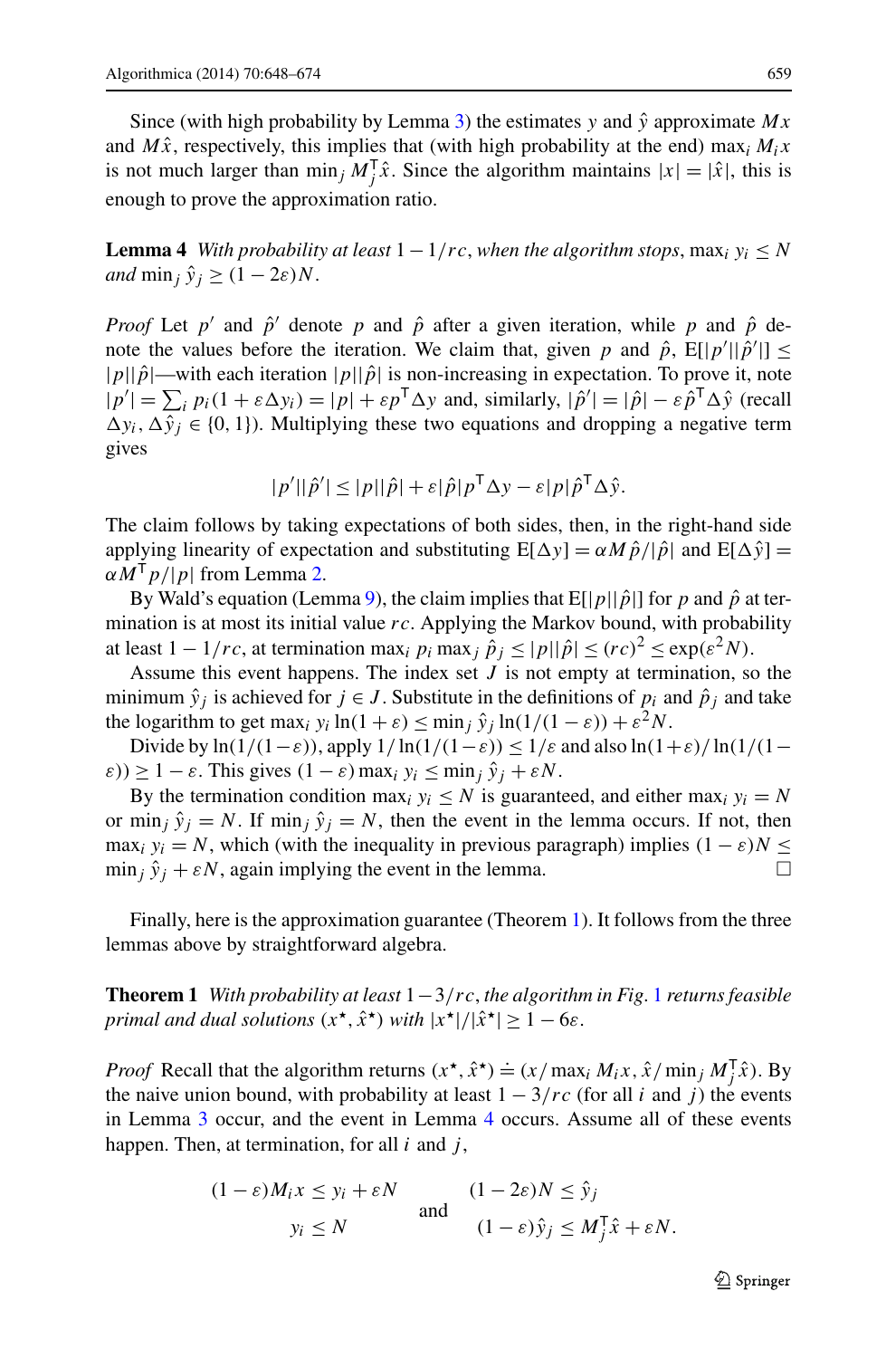By algebra, using  $(1 - a)(1 - b) \ge 1 - a - b$  and  $1/(1 + \varepsilon) \ge 1 - \varepsilon$ , it follows for all *i* and *j* that

$$
(1 - 2\varepsilon)M_i x \le N \quad \text{and} \quad (1 - 4\varepsilon)N \le M_j^{\mathsf{T}} \hat{x}.
$$

This implies  $\min_j M_j^T \hat{x} / \max_i M_i x \ge 1 - 6\varepsilon$ .

<span id="page-12-0"></span>The scaling at the end of the algorithm assures that  $x^*$  and  $\hat{x}^*$  are feasible. Since the sizes  $|x|$  and  $|\hat{x}|$  increase by the same amount each iteration, they are equal. Thus, the ratio of the primal and dual objectives is  $|x^*|/|\hat{x}^*| = \min_j M_j^T \hat{x}/\max_i M_i x \ge$ 1 − 6*ε*. -

## **4 Implementation Details and Running Time**

This section gives remaining implementation details for the algorithm and bounds the running time. The remaining implementation details concern the maintenance of the vectors  $(x, \hat{x}, y, \hat{y}, p, \hat{p}, u, \hat{u}, p \times \hat{u}, \hat{p} \times u)$  so that each update to these vectors can be implemented in constant time and random-pair can be implemented in constant time.

The matrix *M* should be given in any standard sparse representation, so that the non-zero entries can be traversed in time proportional to the number of non-zero entries.

## <span id="page-12-1"></span>4.1 Simpler Implementation

First, here is an implementation that takes  $O(n \log n + (r + c) \log(n)/\varepsilon^2)$  time. (After this we describe how to modify this implementation to remove the  $\log n$  factor from the first term.)

**Theorem 2** *The algorithm can be implemented to return a*  $(1 - 6\varepsilon)$ *-approximate primal-dual pair for* PACKING *and* COVERING *in time*  $O(n \log n + (r + c) \log(n)/\epsilon^2)$ *with probability at least* 1 − 4*/rc*.

*Proof* To support random-pair, store each of the four vectors  $p, \hat{p}, p \times \hat{u}, \hat{p} \times u$  in its own random-sampling data structure [\[15](#page-26-17)] (see also [\[10](#page-26-18)]). This data structure maintains a vector *v*; it supports random sampling from the distribution  $v/|v|$  and changing any entry of  $v$  in constant time. Then random-pair runs in constant time, and each update of an entry of p,  $\hat{p}$ ,  $p \times \hat{u}$ , or  $\hat{p} \times u$  takes constant time.

Updating the estimates *y* and  $\hat{y}$  in each iteration requires, given  $i'$  and  $j'$ , identifying which *j* and *i* are such that  $M_{i'j}$  and  $M_{ij'}$  are at least  $\beta/\delta_{i'j'}$  (the corresponding elements  $y_i$  and  $\hat{y}_i$  get increased). To support this efficiently, at the start of the algorithm, preprocess the matrix *M*. Build, for each row and column, a doubly linked list of the non-zero entries. *Sort each list in descending order.* Cross-reference the lists so that, given an entry  $M_{ij}$  in the *i*th row list, the corresponding entry  $M_{ij}$  in the *j* th column list can be found in constant time. The total time for preprocessing is  $O(n \log n)$ .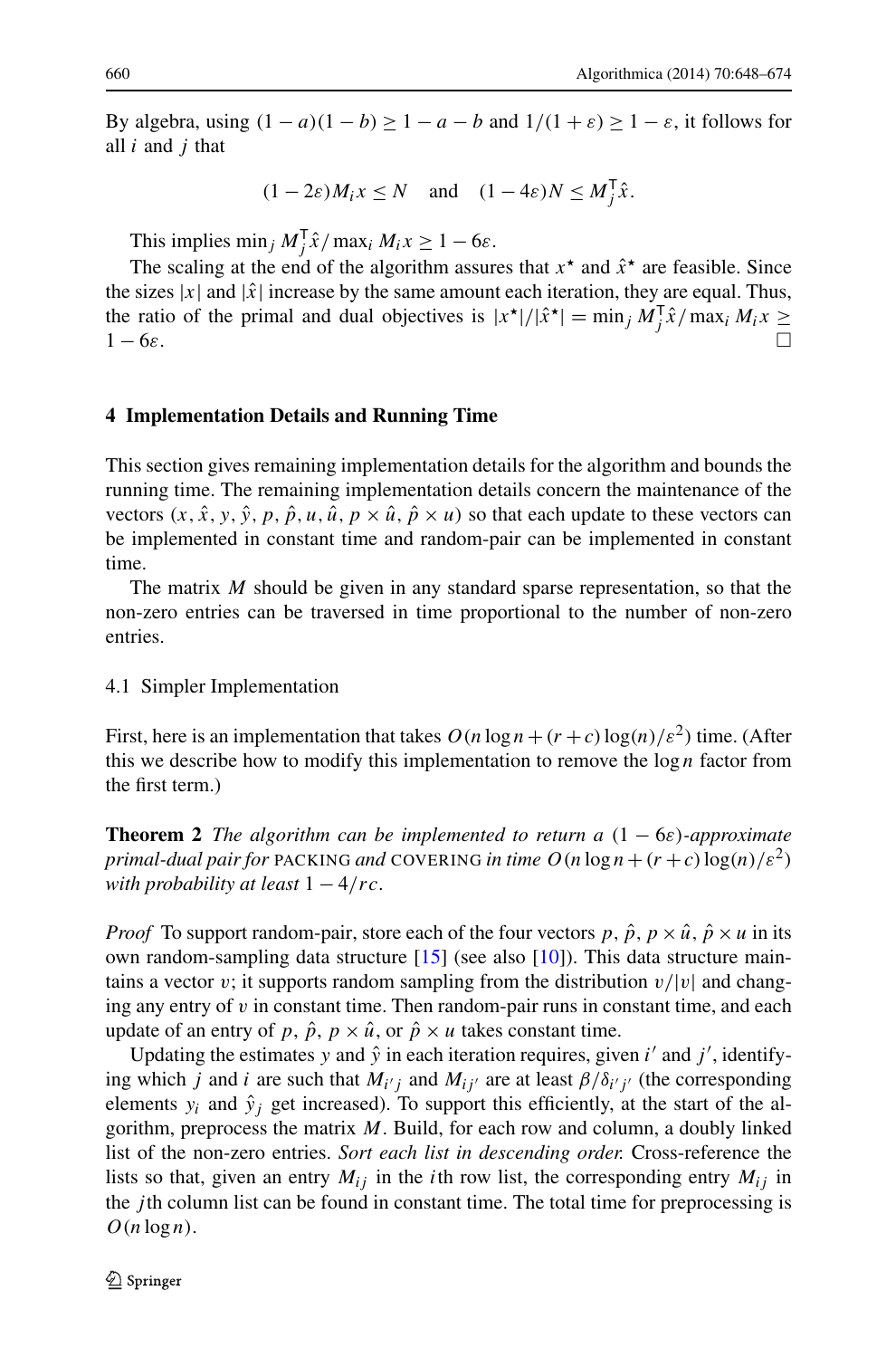Now implement each iteration as follows. Let  $\mathcal{I}_t$  denote the set of indices *i* for which  $y_i$  is incremented in line 8 in iteration *t*. From the random  $\beta \in [0, 1]$  and the sorted list for row  $j'$ , compute this set  $\mathcal{I}_t$  by traversing the list for row  $j'$  in order of decreasing  $M_{ij}$ , collecting elements until an *i* with  $M_{ij'} < \beta/\delta_{i'j'}$  is encountered. Then, for each  $i \in \mathcal{I}_t$ , update  $y_i$ ,  $p_i$ , and the *i*th entry in  $p \times \hat{u}$  in constant time. Likewise, let  $\mathcal{J}_t$  denote the set of indices *j* for which  $\hat{y}_j$  is incremented in line 10. Compute  $\mathcal{J}_t$  from the sorted list for column *i*'. For each  $j \in \mathcal{J}_t$ , update  $\hat{p}_j$ , and the *j* th entry in  $\hat{p} \times u$ . The total time for these operations during the course of the algorithm is  $O(\sum_t 1 + |\mathcal{I}_t| + |\mathcal{J}_t|).$ 

For each element *j* that leaves *J* during the iteration, update  $\hat{p}_j$ . Delete all entries in the *j*th column list from all row lists. For each row list  $i$  whose first (largest) entry is deleted, update the corresponding  $\hat{u}_i$  by setting  $\hat{u}_i$  to be the next (now first and maximum) entry remaining in the row list; also update  $(p \times \hat{u})_i$ . The total time for this during the course of the algorithm is  $O(n)$ , because each  $M_{ij}$  is deleted at most once.

This completes the implementation.

<span id="page-13-0"></span>By inspection, the total time is  $O(n \log n)$  (for preprocessing, and deletion of covering constraints) plus  $O(\sum_{t} 1 + |\mathcal{I}_t| + |\mathcal{J}_t|)$  (for the work done as a result of the increments).

The first term  $O(n \log n)$  above is in its final form. The next three lemmas bound the second term (the sum). The first lemma bounds the sum except for the "1". That is, it bounds the number of times any  $y_i$  or  $\hat{y}_i$  is incremented. (There are  $r + c$  elements, and each can be incremented at most *N* times during the course of the algorithm.)

#### **Lemma 5**

$$
\sum_{t} |\mathcal{I}_{t}| + |\mathcal{J}_{t}| \le (r + c)N = O((r + c)\log(n)/\varepsilon^{2}).
$$

*Proof* First,  $\sum_{t} |\mathcal{I}_t| \leq rN$  because each  $y_i$  can be increased at most *N* times before  $\max_i y_i \geq N$  (causing termination). Second,  $\sum_i |\mathcal{J}_t| \leq cN$  because each  $\hat{y}_j$  can be increased at most  $N$  times before  $j$  leaves  $J$  and ceases to be updated.

The next lemma bounds the remaining part of the second term, which is  $O(\sum_{t} 1)$ . Given that  $\sum_{t} |\mathcal{I}_t| + |\mathcal{J}_t| \le (r + c)N$ , it's enough to bound the number of iterations *t* where  $|\mathcal{I}_t| + |\mathcal{J}_t| = 0$ . Call such an iteration *empty*. (The 1's in the non-empty iterations contribute at most  $\sum_{t} |\mathcal{I}_t| + |\mathcal{J}_t| \le (r + c)N$  to the sum.)

We first show that each iteration is non-empty with probability at least 1*/*4. This is so because, for any  $(i', j')$  pair chosen in an iteration, for the constraint that determines the increment  $\delta_{i'j'}$ , the expected increase in the corresponding  $y_i$  or  $\hat{y}_j$  must be at least 1*/*4, and that element will be incremented (making the iteration non-empty) with probability at least 1*/*4.

**Lemma 6** *Given the state at the start of an iteration*, *the probability that it is empty is at most* 3*/*4.

*Proof* Given the  $(i', j')$  chosen in the iteration, by (1) of Lemma [2](#page-8-0), by definition of *δ<sub>i' j'*</sub>, there is either an *i* such that *M<sub>ij'</sub>* $δ_i'$ <sub>*j'*</sub> ≥ 1/4 or a *j* such that *M<sub>i'j</sub>* $δ_i'$ <sub>*j'*</sub> ≥ 1/4. In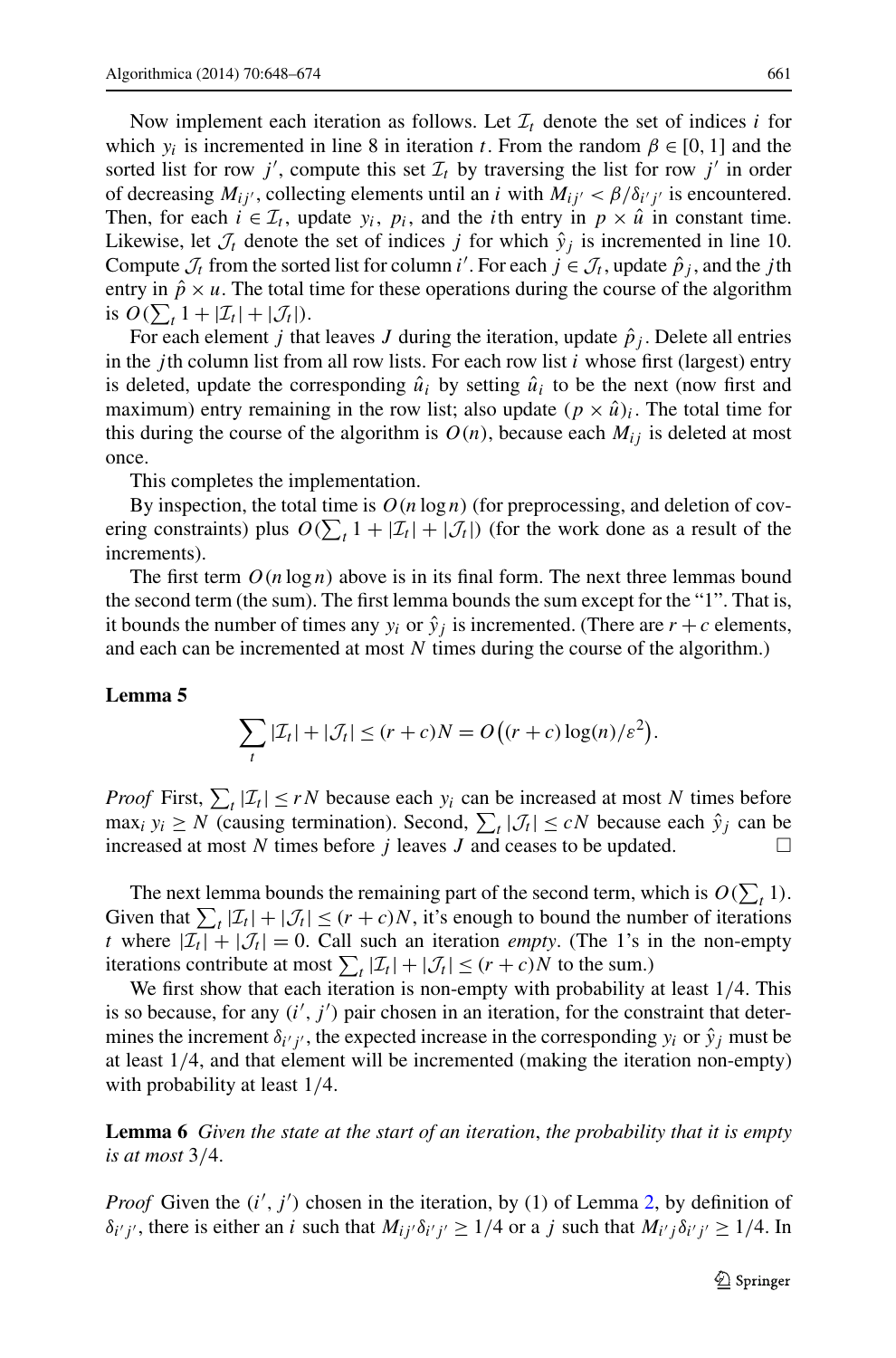the former case,  $i \in \mathcal{I}_t$  with probability at least 1/4. In the latter case,  $j \in \mathcal{J}_t$  with probability at least  $1/4$ .

<span id="page-14-0"></span>This implies that, with high probability, the number of empty iterations does not exceed three times the number of non-empty iterations by much. (This follows from the Azuma-like inequality.) We have already bounded the number of non-empty iterations, so this implies a bound (with high probability) on the number of empty iterations.

**Lemma 7** *With probability at least*  $1 - 1/rc$ , *the number of empty iterations is*  $O((r + c)N)$ .

*Proof* Let  $E_t$  be 1 for empty iterations and 0 otherwise. By the previous lemma and the Azuma-like inequality tailored for random stopping times (Lemma [10\)](#page-25-1), for any *δ*,  $A \geq 0$ ,

$$
\Pr\left[(1-\delta)\sum_{t=1}^T E_t \ge 3\sum_{t=1}^T (1-E_t) + A\right] \le \exp(-\delta A).
$$

Taking  $\delta = 1/2$  and  $A = 2 \ln(r \, c)$ , it follows that with probability at least  $1 - 1/r \, c$ , the number of empty iterations is bounded by a constant times the number of non-empty iterations plus  $2 \ln(rc)$ . The number of non-empty iterations is at most  $(r + c)N$ , hence, with probability at least  $1 - 1/rc$  the number of empty iterations is  $O((r +$  $c)N$ ).

Finally we complete the proof of Theorem [2,](#page-12-1) stated at the top of the section.

As discussed above, the total time is  $O(n \log n)$  (for preprocessing, and deletion of covering constraints) plus  $O(\sum_{t} 1 + |\mathcal{I}_t| + |\mathcal{J}_t|)$  (for the work done as a result of the increments).

By Lemma [5,](#page-13-0)  $\sum_{t} |\mathcal{I}_t| + |\mathcal{J}_t| = O((r + c) \log(n)/\varepsilon^2)$ . By Lemma [7](#page-14-0), with probability  $1 - 1/rc$ , the number of iterations *t* such that  $|\mathcal{I}_t| + |\mathcal{J}_t| = 0$  is  $O((r +$ *c*)  $\log(n)/\epsilon^2$ . Together, these imply that, with probability  $1 - 1/rc$ , and the total time is  $O(n \log n + (r + c) \log(n)/\varepsilon^2)$ . This and Theorem [1](#page-11-0) imply Theorem [2.](#page-12-1)  $\Box$ 

## <span id="page-14-1"></span>4.2 Faster Implementation

To prove the main result, it remains to describe how to remove the log *n* factor from the  $n \log n$  term in the time bound in the previous section.

The idea is that it suffices to *approximately* sort the row and column lists, and that this can be done in linear time.

**Theorem 3** *The algorithm can be implemented to return a*  $(1 - 7\varepsilon)$ *-approximate primal-dual pair for* PACKING *and* COVERING *in time*  $O(n + (c+r)\log(n)/\epsilon^2)$  *with probability at least* 1 − 5*/rc*.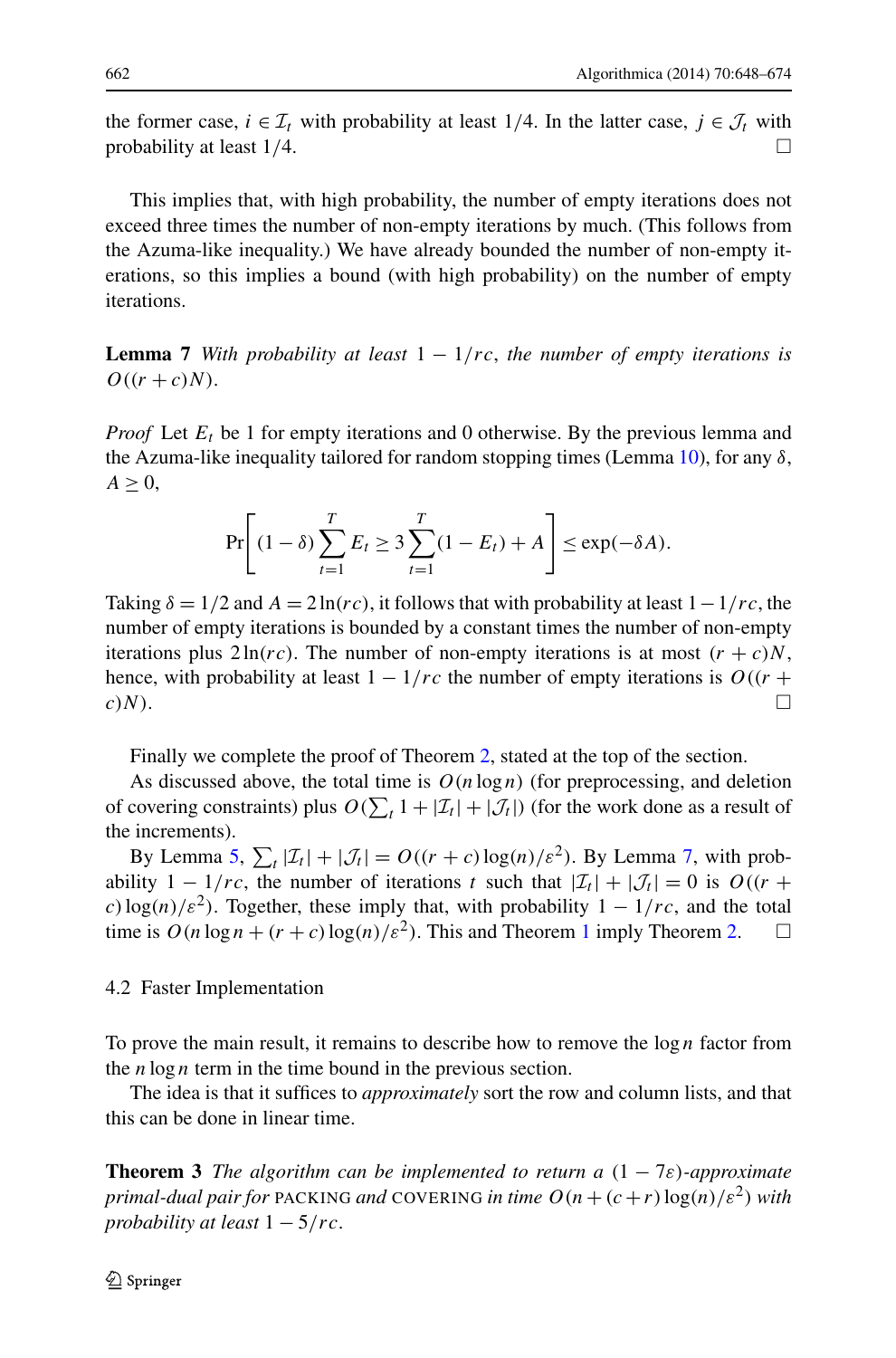*Proof* Modify the algorithm as follows.

First, preprocess *M* as described in [[14,](#page-26-11) Sect. 2.1] so that the non-zero entries have bounded range. Specifically, let  $\gamma = \min_j \max_i M_{ij}$ . Let  $M'_{ij}$  $\dot{=}$  0 if  $M_{ij} < \gamma \varepsilon/c$ and *M ij*  $\frac{1}{2}$  min{ $\gamma c/\varepsilon$ ,  $M_{ij}$ } otherwise. As shown in [[14\]](#page-26-11), any  $(1 - 6\varepsilon)$ -approximate primal-dual pair for the transformed problem will be a  $(1 - 7\varepsilon)$ -approximate primaldual pair for the original problem.

In the preprocessing step, instead of sorting the row and column lists, *pseudo-sort* them—sort them based on keys  $\lfloor \log_2 M_{ij} \rfloor$ . These keys will be integers in the range  $\log_2(\gamma) \pm \log(c/\varepsilon)$ . Use bucket sort, so that a row or column with *k* entries can be processed in  $O(k + \log(c/\varepsilon))$  time. The total time for pseudo-sorting the rows and columns is  $O(n + (r + c) \log(c/\varepsilon))$ .

Then, in the *t*th iteration, maintain the data structures as before, except as follows.

Compute the set  $\mathcal{I}_t$  as follows. Traverse the pseudo-sorted *j*th column until an index *i* with  $M_{ij'}\delta_{i'j'} < \beta/2$  is found. (No indices later in the list can be in  $\mathcal{I}_t$ .) Take all the indices *i* seen with  $M_{ij'}\delta_{i'j'} \geq \beta$ . Compute the set  $\mathcal{J}_t$  similarly. Total time for this is  $O(\sum_t 1 + |\mathcal{I}'_t| + |\mathcal{J}'_t|)$ , where  $\mathcal{I}'_t$  and  $\mathcal{J}'_t$  denote the sets of indices actually traversed (so  $\mathcal{I}_t \subseteq \mathcal{I}'_t$  and  $\mathcal{J}_t \subseteq \mathcal{J}'_t$ ).

When an index *j* leaves the set *J* , delete all entries in the *j* th column list from all row lists. For each row list affected, set  $\hat{u}_i$  to *two* times the first element remaining in the row list. This ensures  $\hat{u}_i \in [1, 2]$  max $i \in J$   $M_{ij}$ .

These are the only details that are changed.

The total time is now  $O(n + (r + c) \log(c/\varepsilon))$  for preprocessing and deletion of covering constraints, plus  $O(\sum_{t} 1 + |\mathcal{I}'_t| + |\mathcal{J}'_t|)$  to implement the increments and vector updates. To finish, the next lemma bounds the latter term. The basic idea is that, in each iteration, each matrix entry is at most *twice* as likely to be examined as it was in the previous algorithm. Thus, with high probability, each matrix element is examined at most about twice as often as it would have been in the previous algorithm.

**Lemma 8** *With probability at least*  $1 - 2/rc$ , *it happens that*  $\sum_{t}(1 + |\mathcal{I}'_t| + |\mathcal{J}'_t|) =$  $O((r + c)N)$ .

*Proof* Consider a given iteration. Fix *i'* and *j'* chosen in the iteration. For each *i*, note that, for the random  $\beta \in [0, 1]$ ,

$$
\begin{aligned} \Pr[i \in \mathcal{I}'_t] &\leq \Pr[\beta/2 \leq M_{ij'} \delta_{i'j'}] \leq 2M_{ij'} \delta_{i'j'} \\ &= 2\Pr[\beta \leq M_{ij'} \delta_{i'j'}] = 2\Pr[i \in \mathcal{I}_t]. \end{aligned}
$$

Fix an *i*. Applying Azuma-like inequality for random stopping times (Lemma [10\)](#page-25-1), for any  $\delta$ ,  $A \geq 0$ ,

$$
\Pr\bigg[(1-\delta)\sum_{t}[i\in\mathcal{I}'_t]\geq 2\sum_{t}[i\in\mathcal{I}_t]+A\bigg]\leq \exp(-\delta A).
$$

(Above  $[i \in S]$  denotes 1 if  $i \in S$  and 0 otherwise.)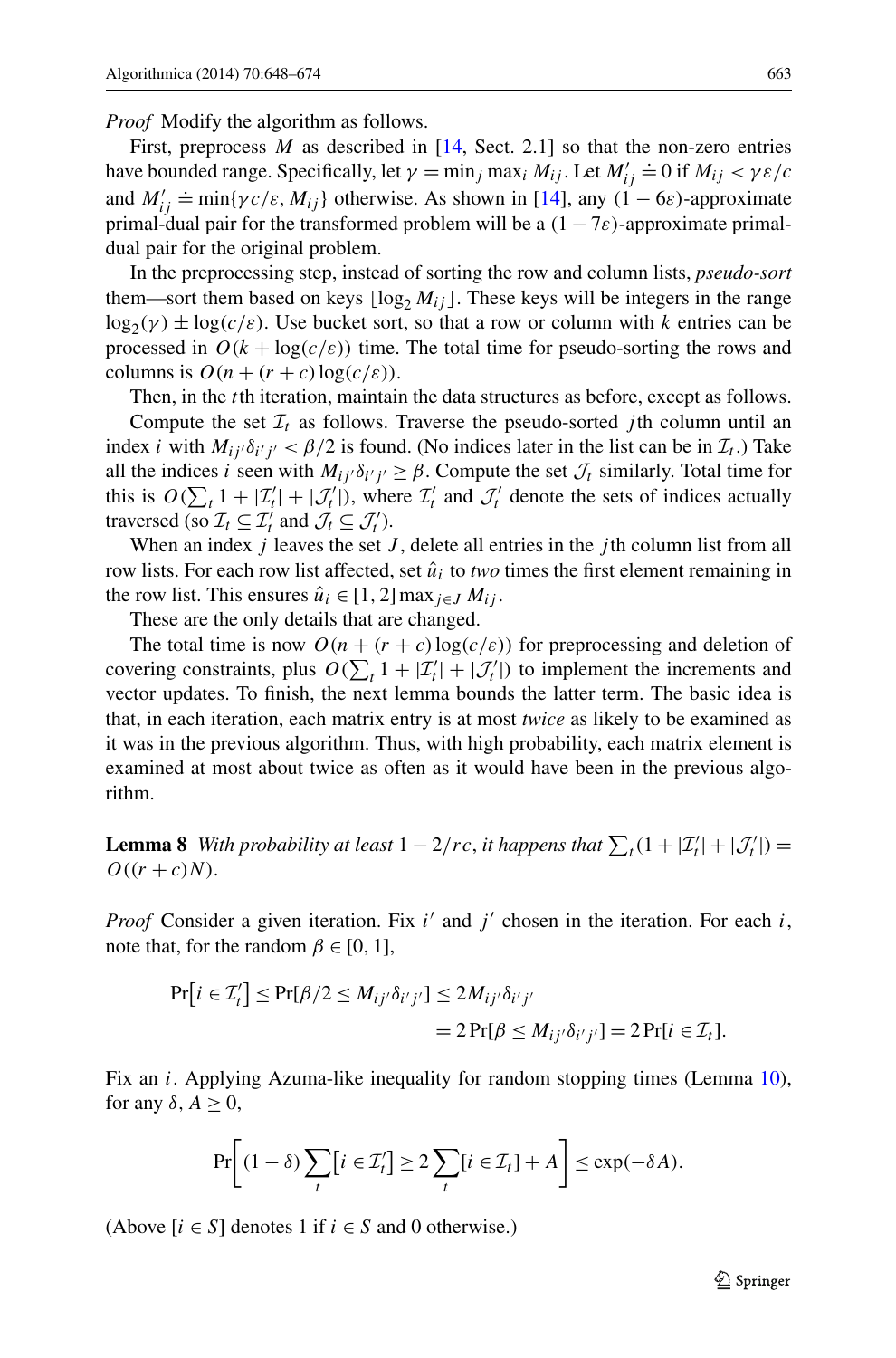Taking  $\delta = 1/2$  and  $A = 4 \ln(r \, \epsilon)$ , with probability at least  $1 - (r \, \epsilon)^2$ , it happens that

$$
\sum_{t} [i \in \mathcal{I}'_t] \le 4 \sum_{t} [i \in \mathcal{I}_t] + 8 \ln(rc).
$$

Likewise, for any *j*, with probability at least  $1 - 1/(rc)^2$ , we have that  $\sum_{t} [j \in$  $\mathcal{J}'_t$ ]  $\leq 2 \sum_t [j \in \mathcal{J}_t] + 8 \ln(rc)$ .

Summing the naive union bound over all *i* and *j*, with probability at least  $1 - 1/rc$ , it happens that the sum  $\sum_{t}(|\mathcal{I}'_t|+|\mathcal{J}'_t|)$  is at most  $4\sum_{t}(|\mathcal{I}_t|+|\mathcal{J}_t|)+8(r+c)\ln(rc)$ .

By Lemma [5](#page-13-0) the latter quantity is  $O((r + c)N)$ .

<span id="page-16-0"></span>By Lemma [7](#page-14-0), the number of empty iterations is still  $O((r + c)N)$  with probability at least  $1 - 1/rc$ . The lemma follows by applying the naive union bound.  $\Box$ 

If the event in the lemma happens, then the total time is  $O(n + (r + c) \log(n)/\epsilon^2)$ . This proves Theorem [3](#page-14-1).

#### **5 Empirical Results**

We performed an experimental evaluation of our algorithm and compared it against Simplex on randomly generated 0*/*1 input matrices. These experiments suffer from the following limitations: (i) the instances are relatively small, (ii) the instances are random and thus not representative of practical applications, (iii) the comparison is to the publicly available GLPK (GNU Linear Programming Kit), not the industry standard CPLEX. With those caveats, here are the findings.

The running time of our algorithm is well-predicted by the analysis, with a leading constant factor of about 12 basic operations in the big-O term in which *ε* occurs.

For moderately large inputs, the algorithm can be substantially faster than Simplex (GLPK—Gnu Linear Programming Kit—Simplex algorithm glpsol version 4.15 with default options)[.4](#page-16-1) *The empirical running times reported here for Simplex are to find*  $a(1 \pm \varepsilon)$ *-approximate solution.* 

For inputs with 2500–5000 rows and columns, the algorithm (with  $\varepsilon = 0.01$ ) is faster than Simplex by factors ranging from tens to hundreds. For larger instances, the speedup grows roughly linearly in *rc*. For instances with moderately small *ε* and thousands (or more) rows and columns, the algorithm is orders of magnitude faster than Simplex.

<span id="page-16-1"></span>The test inputs had *r,c* ∈ [739*,* 5000], *ε* ∈ {0*.*02*,* 0*.*01*,* 0*.*005}, and matrix density *d* ∈ { $1/2^k$  : *k* = 1, 2, 3, 4, 5, 6}. For each  $(r, c, d)$  tuple there was a random 0/1 matrix with *r* rows and *c* columns, where each entry was 1 with probability *d*. The algorithm here was run on each such input, with each *ε*. The running time was compared to that taken by a Simplex solver to find a  $(1 - \varepsilon)$ -approximate solution.

<sup>4</sup>Preliminary experiments suggest that the more sophisticated CPLEX implementation is faster than GLPK Simplex, but, often, only by a factor of five or so. Also, preliminary experiments on larger instances than are considered here suggest that the running time of Simplex and interior-point methods, including CPLEX implementations on random instances grows more rapidly than estimated here.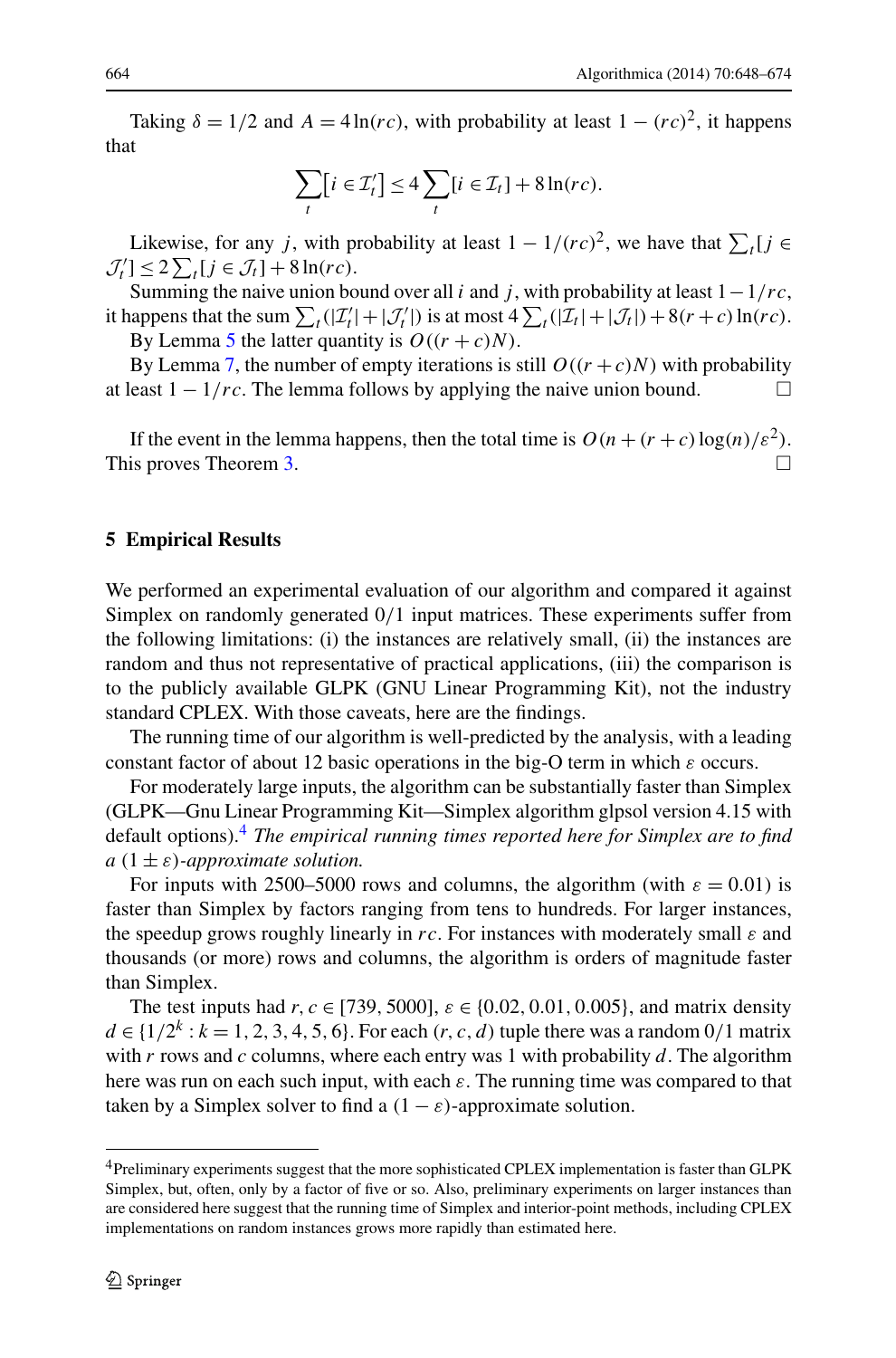GLPK Simplex failed to finish due to cycling on about 10 % of the initial runs; those inputs are excluded from the final data. This left 167 runs. The complete data for the non-excluded runs is given in the tables at the end of the section.

#### 5.1 Empirical Evaluation of this Algorithm

The running time of the algorithm here includes (A) time for preprocessing and initialization, (B) time for sampling (line 4, once per iteration of the outer loop), and (C) time for increments (lines 8 and 10, once per iteration of the inner loops). Theoretically the dominant terms are  $O(n)$  for (A) and  $O((r + c) \log(n)/\varepsilon^2)$  for (C). For the inputs tested here, the significant terms in practice are for  $(B)$  and  $(C)$ , with the role of (B) diminishing for larger instances. The time (number of basic operations) is well-predicted by the expression

<span id="page-17-0"></span>
$$
[12(r+c) + 480d^{-1}] \frac{\ln(rc)}{\varepsilon^2}
$$
 (1)

where  $d = 1/2^k$  is the density (fraction of matrix entries that are non-zero, at least 1*/*min*(r,c)*).

The  $12(r + c) \ln(rc)/\varepsilon^2$  term is the time spent in (C), the inner loops; it is the most significant term in the experiments as *r* and *c* grow. The less significant term  $480d^{-1}\ln$  $rc$ *)* $\varepsilon^2$  is for (B), and is proportional to the number of samples (that is, iterations of the outer loop). Note that this term *decreases* as matrix density increases. (For the implementation we focused on reducing the time for (C), not for (B). It is probable that the constant 480 above can be reduced with a more careful implementation.)

The plot below shows the run time in seconds, divided by the predicted time (the predicted number of basic operations ([1\)](#page-17-0) times the predicted time per basic operation):



The time exceeds the predicted time by up to a factor of two for large instances.

To understand this further, consider the next two plots. The plot on the left plots the actual the number of basic operations (obtained by instrumenting the code), divided by the estimate ([1\)](#page-17-0). The plot on the right plots the average time per operation.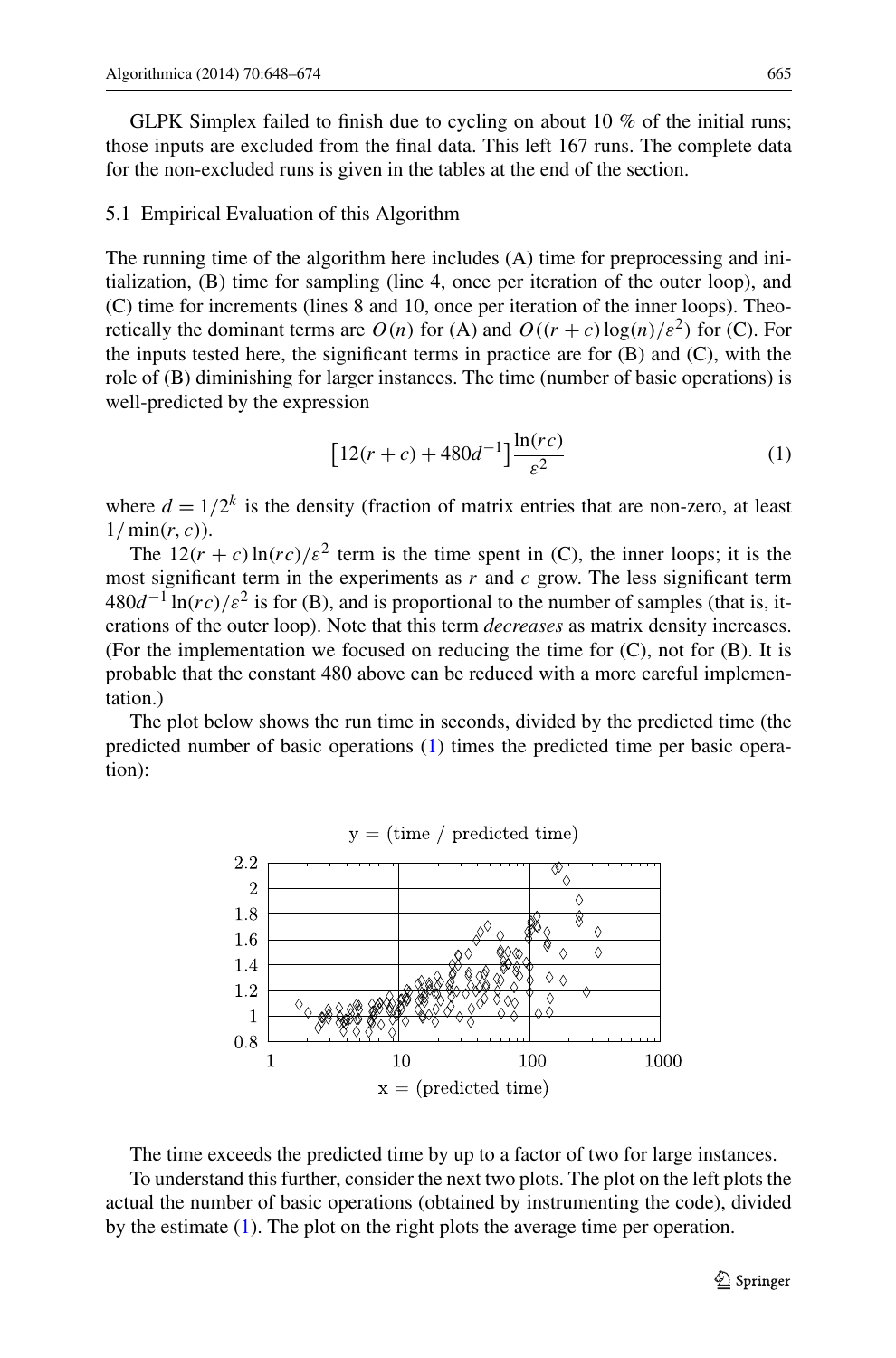

The conclusion seems to be that the number of basic operations is as predicted, but, unexpectedly, the *time per basic operation* is larger (by as much as a factor of two) for large inputs. We observed this effect on a number of different machines. We don't know why. Perhaps caching or memory allocation issues could be the culprit.

## 5.2 Empirical Evaluation of Simplex

We estimate the time for Simplex to find a near-optimal approximation to be at least 5 min*(r,c)rc* basic operations. This estimate comes from assuming that at least  $\Omega(\min(r, c))$  pivot steps are required (because this many variables will be non-zero in the final solution), and each pivot step will take *Ω(rc)* time. (This holds even for sparse matrices due to rapid fill-in.) The leading constant 5 comes from experimental evaluation. This estimate seems conservative, and indeed GLPK Simplex often exceeded it.

Here's a plot of the actual time for Simplex to find a  $(1 - \varepsilon)$ -approximate solution (for each test input), divided by this estimate  $(5 \text{min}(r, c)r c$  times the estimated time per operation).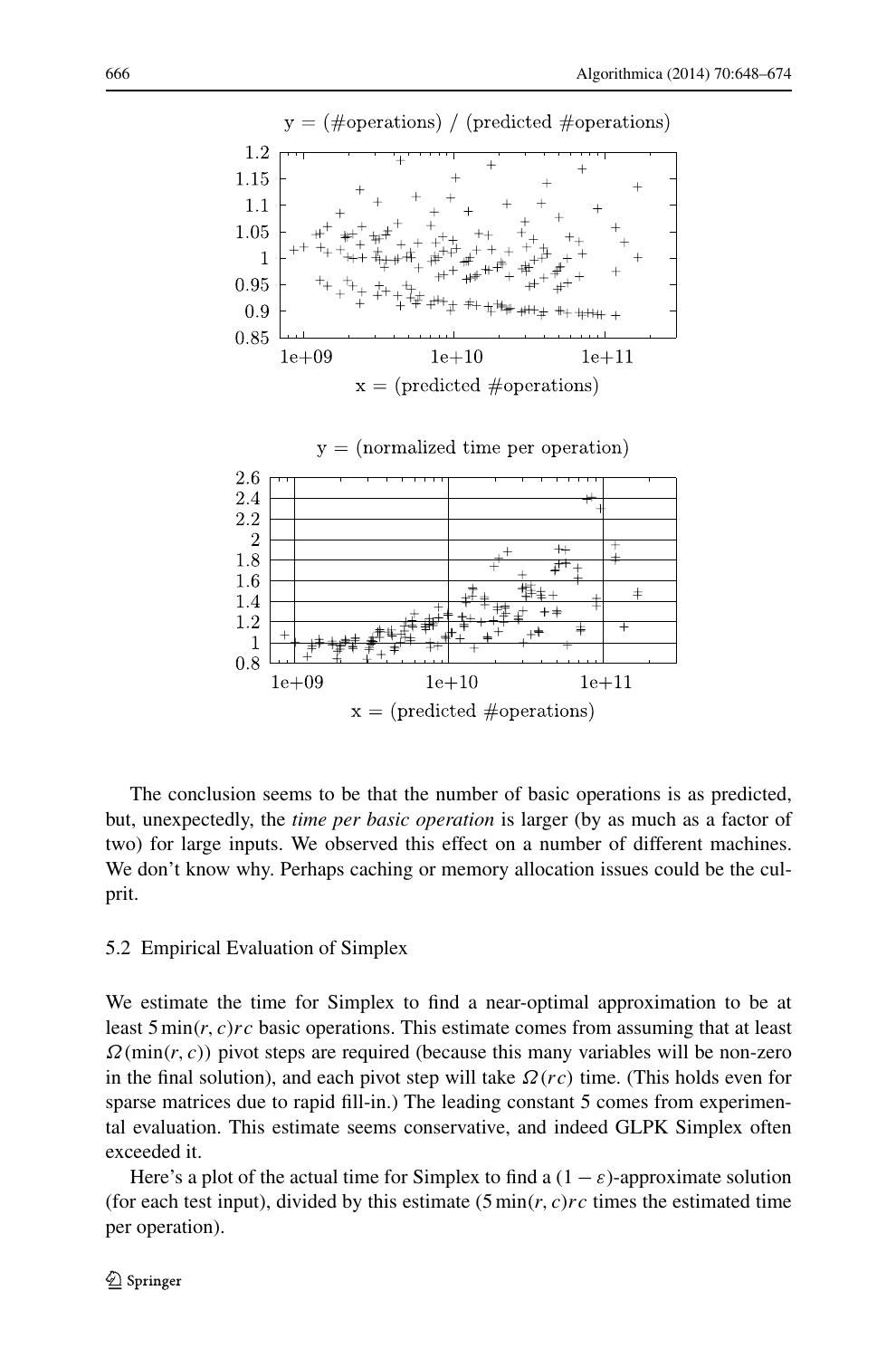

Simplex generally took at least the estimated time, and sometimes up to a factor of ten longer. (Note also that this experimental data excludes about 10 % of the runs, in which GLPK Simplex failed to terminate due to basis cycling.)

## 5.3 Speed-up of This Algorithm Versus Simplex

Combining the above estimates, a conservative estimate of the speed-up factor in using the algorithm here instead of Simplex (that is, the time for Simplex divided by the time for the algorithm here) is

<span id="page-19-0"></span>
$$
\frac{5\min(r, c)rc}{[12(r+c) + 480d^{-1}] \ln(rc)/\varepsilon^2}.
$$
 (2)

The plot below plots the actual measured speed-up divided by the conservative estimate ([2\)](#page-19-0), as a function of the estimated running time of the algorithm here.



The speedup is typically at least as predicted in ([2\)](#page-19-0), and often more.

To make this more concrete, consider the case when  $r \approx c$  and  $\varepsilon = 0.01$ . Then the estimate simplifies to about  $(r/310)^2$ / ln *r*. For  $r > 900$  or so, the algorithm here should be faster than Simplex, and for each factor-10 increase in  $r$ , the speedup should increase by a factor of almost 100.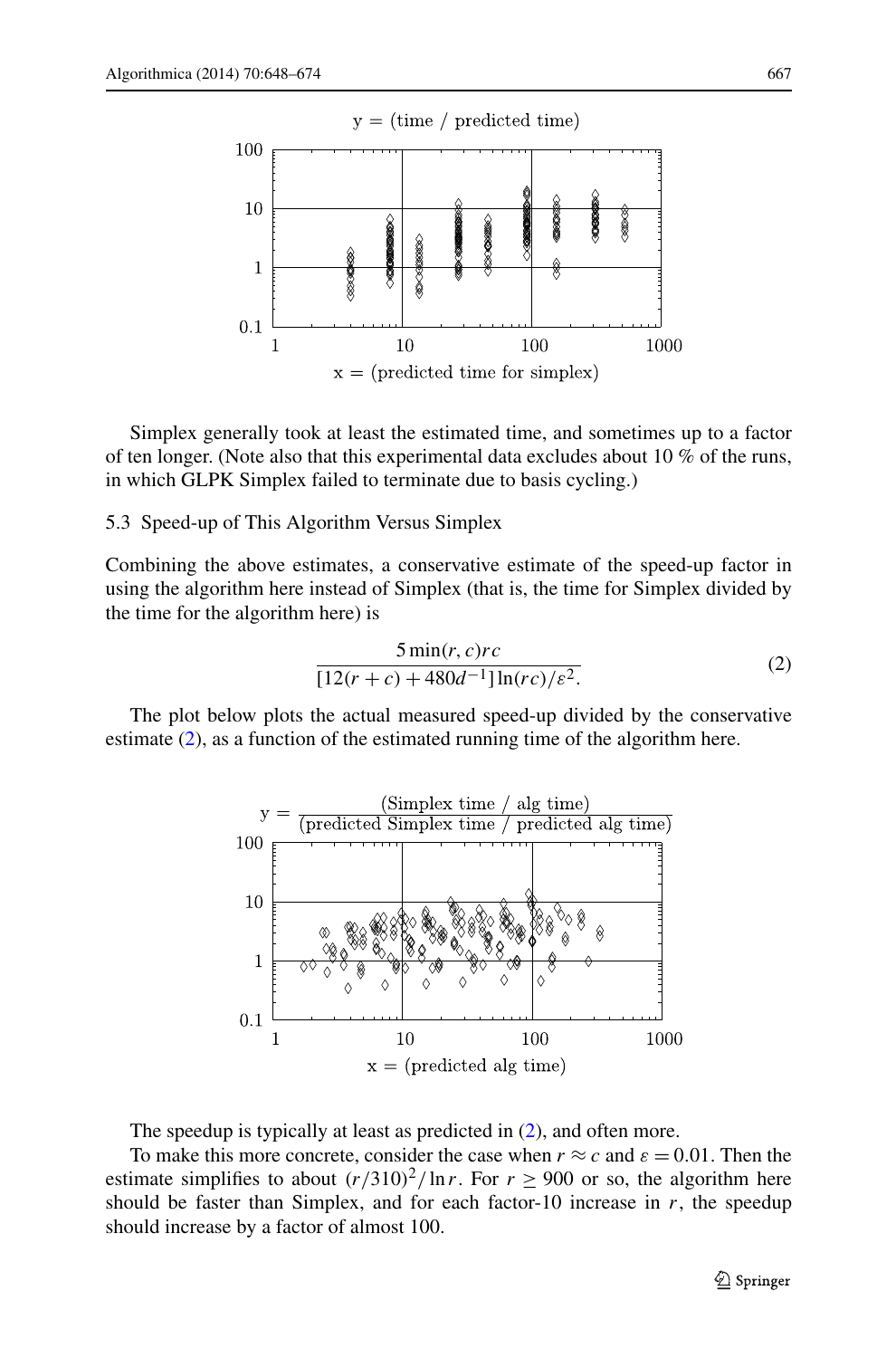## 5.4 Implementation Issues

The primary implementation issue is implementing the random sampling efficiently and precisely. The data structures in [\[10](#page-26-18), [15\]](#page-26-17), have two practical drawbacks. The constant factors in the running times are moderately large, and they implicitly or explicitly require that the probabilities being sampled remain in a polynomially bounded range (in the algorithm here, this can be accomplished by rescaling the data structure periodically). However, the algorithm here uses these data structures in a restricted way. Using the underlying ideas, we built a data structure from scratch with very fast entry-update time and moderately fast sample time. We focused more on reducing the update time than the sampling time, because we expect more update operations than sampling operations. Full details are beyond the scope of this paper. An open-source implementation is at [[19\]](#page-26-19).

## 5.5 Data

Table [1](#page-21-0) tabulates the details of the experimental results described earlier: "t-alg" is the time for the algorithm here in seconds; "t-sim" is the time for Simplex to find a  $(1 - \varepsilon)$ -optimal soln; "t-sim %" is that time divided by the time for Simplex to complete; "alg/sim" is t-alg/t-sim.

# **6 Future Directions**

Can one extend the coupling technique to *mixed* packing and covering problems? What about the special case of  $\exists x \geq 0$ ;  $Ax \approx b$  (important for computer tomography). What about covering with "box" constraints (upper bounds on individual variables)? Perhaps most importantly, what about general (not explicitly given) packing and covering, e.g. to maximum multicommodity flow (where *P* is the polytope whose vertices correspond to all  $s_i \rightarrow t_i$  paths)? In all of these cases, correctness of a natural algorithm is easy to establish, but the running time is problematic. This seems to be because the coupling approach requires that fast primal *and* dual algorithms of a particular kind must both exist. Such algorithms are known for each of the abovementioned problems, but the natural algorithm for each dual problems is slow.

The algorithm seems a natural candidate for solving *dynamic* problems, or sequences of closely related problems (e.g. each problem comes from the previous one by a small change in the constraint matrix). Adapting the algorithm to start with a given primal/dual pair seems straightforward and may be useful in practice.

Can one use coupling to improve *parallel and distributed* algorithms for packing and covering (e.g. [\[14](#page-26-11), [21](#page-26-4)]), perhaps reducing the dependence on  $\varepsilon$  from  $1/\varepsilon^4$  to  $1/\varepsilon^3$ ? (In this case, instead of incrementing a *randomly* chosen variable in each of the primal and dual solutions, one would increment *all* primal and dual variables deterministically in each iteration: increment the primal vector *x* by  $\alpha \hat{p}$  and the dual vector  $\hat{x}$  by  $\alpha p$  for the maximal  $\alpha$  so that the correctness proof goes through. Can one bound the number of iterations, assuming the matrix is appropriately preprocessed?)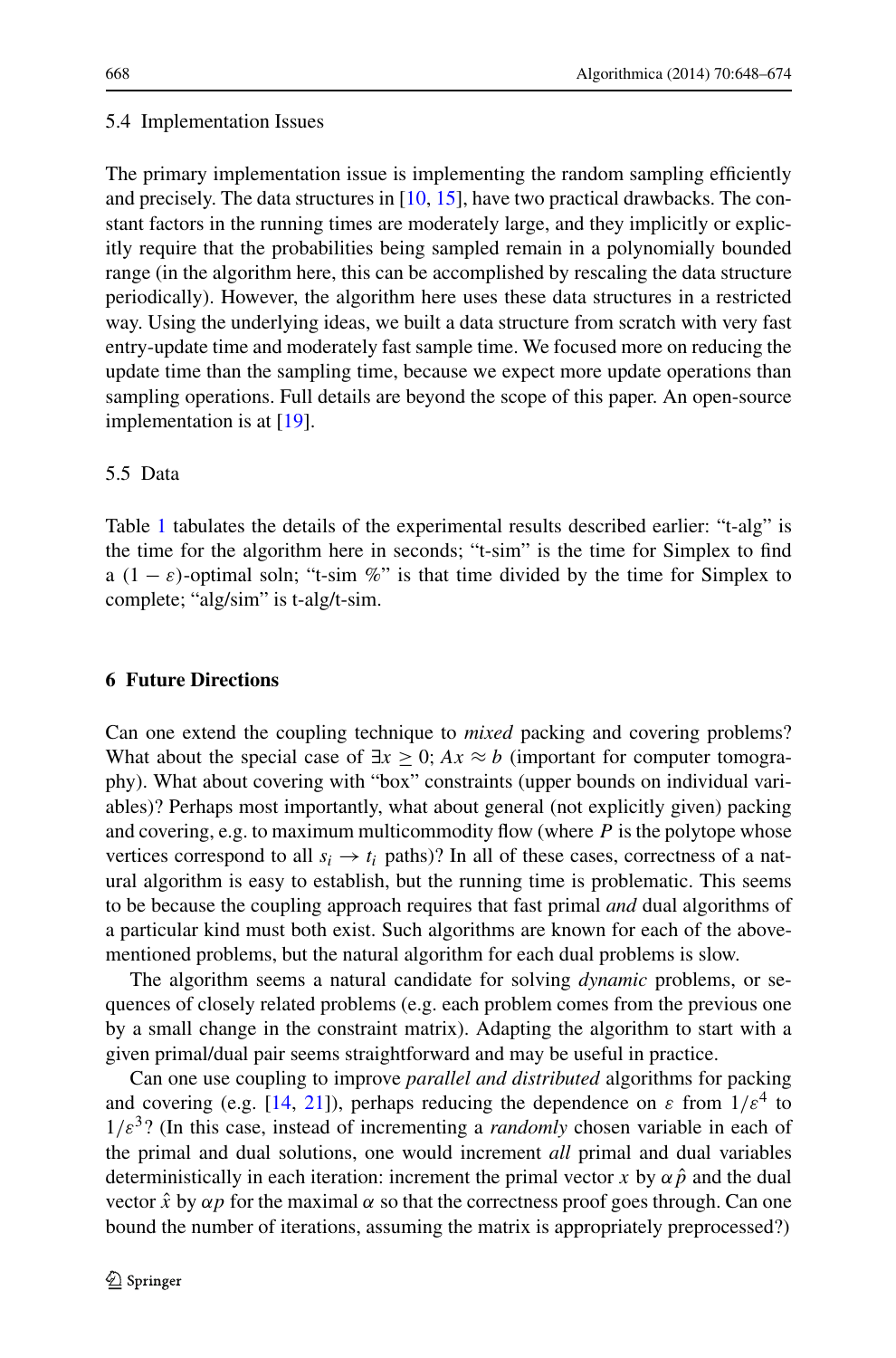<span id="page-21-0"></span>**Table 1** Empirical results

| r    | $\boldsymbol{c}$ | k                        | $100\varepsilon$ | t-alg          | t-sim | t-sim $%$ | alg/sim |
|------|------------------|--------------------------|------------------|----------------|-------|-----------|---------|
| 739  | 739              | 2                        | 2.0              | 1              | 3     | 0.31      | 0.519   |
| 739  | 739              | 2                        | 1.0              | 7              | 6     | 0.51      | 1.251   |
| 739  | 739              | 2                        | 0.5              | 33             | 7     | 0.64      | 4.387   |
| 739  | 739              | 5                        | 2.0              | 3              | 1     | 0.51      | 2.656   |
| 739  | 739              | 5                        | 1.0              | 15             | 1     | 0.63      | 8.840   |
| 739  | 739              | 5                        | 0.5              | 63             | 2     | 0.76      | 30.733  |
| 739  | 739              | $\overline{4}$           | 2.0              | 2              | 2     | 0.51      | 0.970   |
| 739  | 739              | 4                        | 1.0              | 11             | 3     | 0.64      | 3.317   |
| 739  | 739              | $\overline{4}$           | 0.5              | 46             | 4     | 0.76      | 11.634  |
| 739  | 739              | 3                        | 2.0              | $\mathfrak{2}$ | 3     | 0.43      | 0.561   |
| 739  | 739              | 3                        | 1.0              | 9              | 5     | 0.60      | 1.745   |
| 739  | 739              | 3                        | 0.5              | 38             | 6     | 0.72      | 6.197   |
| 1480 | 740              | 3                        | 2.0              | $\mathfrak{2}$ | 9     | 0.37      | 0.304   |
| 1480 | 740              | 3                        | 1.0              | 13             | 13    | 0.53      | 0.959   |
| 1480 | 740              | 3                        | 0.5              | 57             | 16    | 0.64      | 3.478   |
| 1480 | 740              | $\boldsymbol{2}$         | 2.0              | 2              | 24    | 0.44      | 0.102   |
| 1480 | 740              | $\overline{c}$           | 1.0              | 11             | 33    | 0.60      | 0.342   |
| 1480 | 740              | $\overline{c}$           | 0.5              | 51             | 39    | 0.71      | 1.313   |
| 1480 | 740              | 5                        | 2.0              | 4              | 4     | 0.41      | 0.928   |
| 1480 | 740              | 5                        | 1.0              | 18             | 6     | 0.56      | 2.930   |
| 1480 | 740              | 5                        | 0.5              | 77             | 7     | 0.66      | 10.447  |
| 1480 | 740              | 4                        | 2.0              | 3              | 6     | 0.34      | 0.495   |
| 1480 | 740              | 4                        | 1.0              | 15             | 10    | 0.49      | 1.496   |
| 1480 | 740              | 4                        | 0.5              | 64             | 12    | 0.60      | 5.239   |
| 740  | 1480             | 3                        | 2.0              | 3              | 14    | 0.35      | 0.211   |
| 740  | 1480             | 3                        | 1.0              | 14             | 21    | 0.51      | 0.667   |
| 740  | 1480             | 3                        | 0.5              | 63             | 29    | 0.71      | 2.139   |
| 740  | 1480             | $\overline{c}$           | 2.0              | $\overline{c}$ | 13    | 0.27      | 0.192   |
| 740  | 1480             | 2                        | 1.0              | 11             | 25    | 0.51      | 0.462   |
| 740  | 1480             | 2                        | 0.5              | 54             | 34    | 0.68      | 1.597   |
| 740  | 1480             | 5                        | 2.0              | 5              | 7     | 0.59      | 0.699   |
| 740  | 1480             | 5                        | 1.0              | 22             | 9     | 0.72      | 2.460   |
| 740  | 1480             | 5                        | 0.5              | 94             | 10    | 0.82      | 9.054   |
| 740  | 1480             | $\,1$                    | 2.0              | $\mathbf{2}$   | 23    | 0.24      | 0.097   |
| 740  | 1480             | 1                        | 1.0              | 9              | 41    | 0.44      | 0.237   |
| 740  | 1480             | 1                        | 0.5              | 47             | 55    | 0.59      | 0.848   |
| 740  | 1480             | $\overline{\mathcal{L}}$ | 2.0              | 3              | 12    | 0.47      | 0.313   |
| 740  | 1480             | 4                        | 1.0              | 17             | 15    | 0.61      | 1.130   |
| 740  | 1480             | 4                        | 0.5              | 73             | 19    | 0.75      | 3.803   |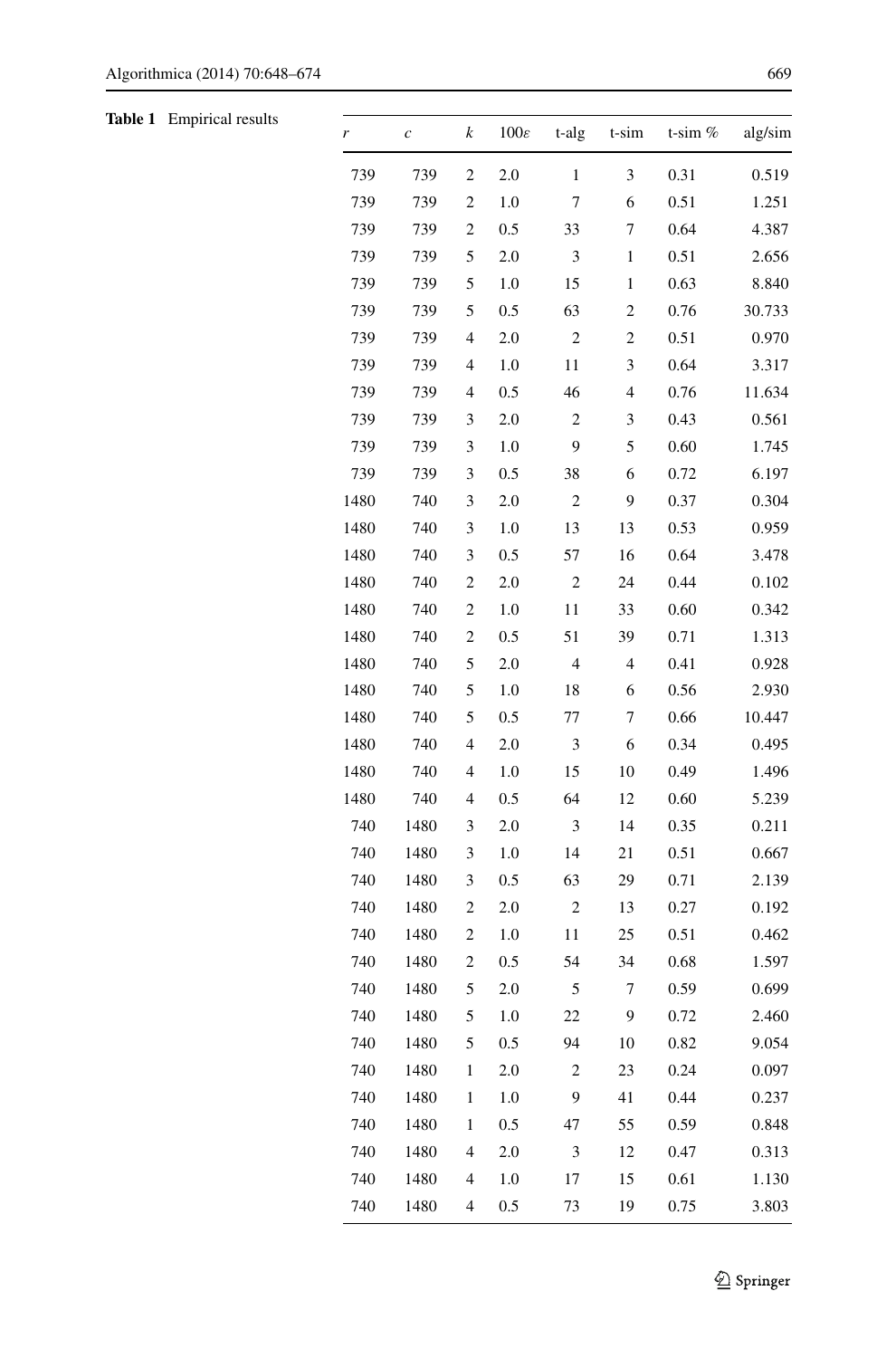| Table 1 | (Continued) |
|---------|-------------|
|         |             |

| Table 1 (Continued) | r    | $\boldsymbol{c}$ | k                | $100\varepsilon$ | t-alg                       | t-sim   | t-sim % | alg/sim |
|---------------------|------|------------------|------------------|------------------|-----------------------------|---------|---------|---------|
|                     | 1110 | 1110             | $\mathfrak{Z}$   | 2.0              | $\ensuremath{\mathfrak{Z}}$ | 21      | 0.30    | 0.142   |
|                     | 1110 | 1110             | 3                | $1.0\,$          | 13                          | 33      | 0.48    | 0.399   |
|                     | 1110 | 1110             | 3                | 0.5              | 58                          | 43      | 0.62    | 1.354   |
|                     | 1110 | 1110             | 6                | 2.0              | 6                           | 5       | 0.64    | 1.327   |
|                     | 1110 | 1110             | 6                | 1.0              | 29                          | 6       | 0.76    | 4.763   |
|                     | 1110 | 1110             | 6                | 0.5              | 121                         | 6       | 0.83    | 17.903  |
|                     | 1110 | 1110             | 5                | 2.0              | $\overline{4}$              | 9       | 0.48    | 0.480   |
|                     | 1110 | 1110             | 5                | $1.0\,$          | $20\,$                      | 13      | 0.64    | 1.575   |
|                     | 1110 | 1110             | 5                | 0.5              | 86                          | 15      | 0.77    | 5.439   |
|                     | 1110 | 1110             | 4                | 2.0              | $\ensuremath{\mathfrak{Z}}$ | 17      | 0.43    | 0.203   |
|                     | 1110 | 1110             | 4                | 1.0              | 16                          | 24      | 0.60    | 0.649   |
|                     | 1110 | 1110             | $\overline{4}$   | 0.5              | 68                          | 29      | 0.71    | 2.325   |
|                     | 1111 | 2222             | $\mathbf{1}$     | 2.0              | $\mathfrak{Z}$              | 94      | 0.15    | 0.036   |
|                     | 1111 | 2222             | $\mathbf{1}$     | $1.0\,$          | 15                          | 198     | 0.30    | 0.077   |
|                     | 1111 | 2222             | 1                | 0.5              | 78                          | 344     | 0.53    | 0.227   |
|                     | 1111 | 2222             | $\overline{4}$   | 2.0              | 5                           | 94      | 0.49    | 0.057   |
|                     | 1111 | 2222             | 4                | $1.0\,$          | 26                          | 123     | 0.64    | 0.212   |
|                     | 1111 | 2222             | 4                | $0.5\,$          | 119                         | 148     | 0.77    | 0.803   |
|                     | 1111 | 2222             | $\mathfrak{Z}$   | 2.0              | $\overline{4}$              | 109     | 0.35    | 0.042   |
|                     | 1111 | 2222             | $\mathfrak z$    | $1.0\,$          | 21                          | 163     | 0.52    | 0.134   |
|                     | 1111 | 2222             | $\mathfrak z$    | 0.5              | 104                         | $222\,$ | 0.71    | 0.467   |
|                     | 1111 | 2222             | 6                | 2.0              | $\mathbf{9}$                | 23      | 0.66    | 0.426   |
|                     | 1111 | 2222             | 6                | $1.0\,$          | 44                          | 26      | 0.76    | 1.664   |
|                     | 1111 | 2222             | 6                | 0.5              | 187                         | 29      | 0.84    | 6.346   |
|                     | 1111 | 2222             | $\mathfrak{2}$   | 2.0              | $\sqrt{3}$                  | 83      | 0.18    | 0.047   |
|                     | 1111 | 2222             | $\mathfrak{2}$   | $0.5\,$          | 91                          | 269     | 0.57    | 0.339   |
|                     | 1111 | 2222             | 5                | 2.0              | $\sqrt{6}$                  | 63      | 0.57    | 0.110   |
|                     | 1111 | 2222             | 5                | $1.0\,$          | 32                          | 77      | 0.69    | 0.415   |
|                     | 1111 | 2222             | $\sqrt{5}$       | 0.5              | 140                         | 88      | 0.79    | 1.594   |
|                     | 2222 | 1111             | 4                | 2.0              | $\overline{\mathbf{4}}$     | 53      | 0.38    | 0.092   |
|                     | 2222 | 1111             | 4                | $1.0\,$          | 23                          | 75      | 0.54    | 0.311   |
|                     | 2222 | 1111             | 4                | 0.5              | 107                         | 91      | 0.65    | 1.185   |
|                     | 2222 | 1111             | 3                | 2.0              | $\sqrt{4}$                  | 53      | 0.29    | 0.080   |
|                     | 2222 | 1111             | $\mathfrak z$    | 1.0              | 21                          | 84      | 0.46    | 0.253   |
|                     | 2222 | 1111             | $\mathfrak z$    | 0.5              | 97                          | 115     | 0.63    | 0.848   |
|                     | 2222 | 1111             | $\boldsymbol{6}$ | 2.0              | $7\phantom{.0}$             | 21      | 0.49    | 0.373   |
|                     | 2222 | 1111             | 6                | 1.0              | 34                          | 26      | 0.61    | 1.297   |
|                     | 2222 | 1111             | 6                | $0.5\,$          | 148                         | 30      | 0.71    | 4.816   |
|                     | 2222 | 1111             | $\overline{c}$   | $2.0\,$          | $\mathfrak{Z}$              | 102     | 0.36    | 0.037   |
|                     | 2222 | 1111             | $\overline{c}$   | 1.0              | 17                          | 139     | 0.49    | 0.127   |
|                     | 2222 | 1111             | $\overline{c}$   | $0.5\,$          | 88                          | 173     | 0.61    | 0.513   |
|                     | 2222 | 1111             | 5                | $2.0\,$          | 5                           | 42      | 0.41    | 0.141   |
|                     | 2222 | 1111             | 5                | 1.0              | 27                          | 57      | 0.56    | 0.472   |
|                     | 2222 | 1111             | 5                | $0.5\,$          | 120                         | 70      | 0.68    | 1.696   |
|                     |      |                  |                  |                  |                             |         |         |         |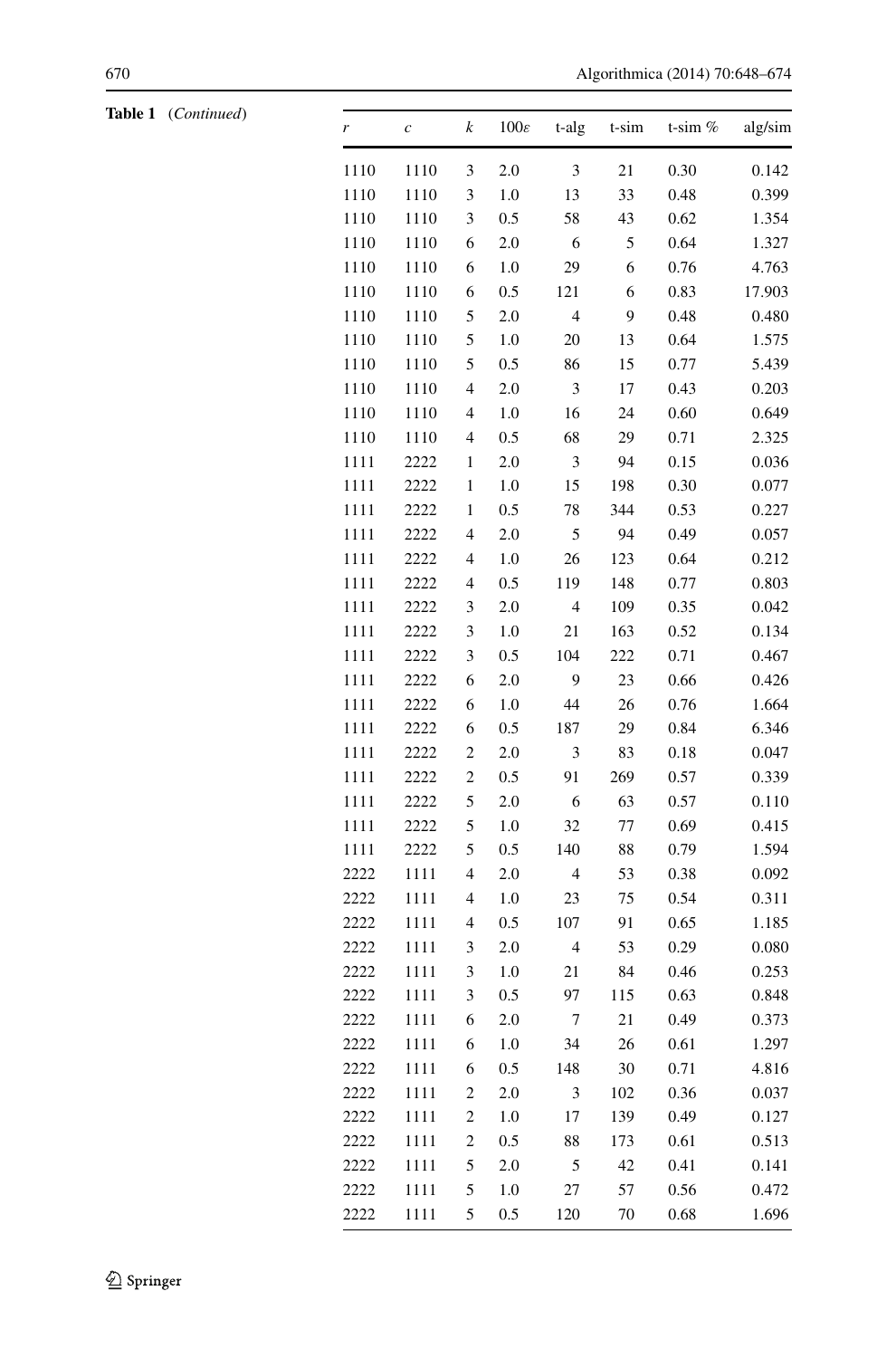**Table 1** (*Continued*)

| r    | $\boldsymbol{c}$ | k                        | $100\varepsilon$ | t-alg          | t-sim | t-sim $%$ | alg/sim |
|------|------------------|--------------------------|------------------|----------------|-------|-----------|---------|
| 1666 | 1666             | $\overline{4}$           | 2.0              | 5              | 117   | 0.40      | 0.045   |
| 1666 | 1666             | 4                        | 1.0              | 24             | 163   | 0.56      | 0.153   |
| 1666 | 1666             | $\overline{4}$           | 0.5              | 111            | 201   | 0.69      | 0.554   |
| 1666 | 1666             | 3                        | 2.0              | $\overline{4}$ | 112   | 0.29      | 0.040   |
| 1666 | 1666             | 3                        | 1.0              | 21             | 185   | 0.48      | 0.114   |
| 1666 | 1666             | 3                        | 0.5              | 98             | 245   | 0.64      | 0.400   |
| 1666 | 1666             | 6                        | 2.0              | 8              | 42    | 0.51      | 0.210   |
| 1666 | 1666             | 6                        | 1.0              | 38             | 55    | 0.66      | 0.697   |
| 1666 | 1666             | 6                        | 0.5              | 165            | 63    | 0.76      | 2.612   |
| 1666 | 1666             | $\overline{c}$           | 2.0              | 3              | 109   | 0.20      | 0.036   |
| 1666 | 1666             | $\overline{c}$           | 1.0              | 18             | 221   | 0.41      | 0.083   |
| 1666 | 1666             | $\overline{c}$           | 0.5              | 88             | 313   | 0.58      | 0.282   |
| 1666 | 1666             | 5                        | 2.0              | 6              | 82    | 0.44      | 0.080   |
| 1666 | 1666             | 5                        | 1.0              | 29             | 109   | 0.58      | 0.269   |
| 1666 | 1666             | 5                        | 0.5              | 130            | 133   | 0.71      | 0.981   |
| 1666 | 3332             | $\overline{c}$           | 2.0              | 5              | 354   | 0.12      | 0.017   |
| 1666 | 3332             | $\overline{\mathbf{c}}$  | 1.0              | 30             | 857   | 0.29      | 0.036   |
| 1666 | 3332             | $\overline{c}$           | 0.5              | 162            | 1594  | 0.54      | 0.102   |
| 1666 | 3332             | 5                        | 2.0              | 9              | 509   | 0.51      | 0.020   |
| 1666 | 3332             | 5                        | 1.0              | 51             | 654   | 0.65      | 0.078   |
| 1666 | 3332             | 5                        | 0.5              | 227            | 762   | 0.76      | 0.299   |
| 1666 | 3332             | $\,1$                    | 2.0              | 5              | 350   | 0.09      | 0.015   |
| 1666 | 3332             | $\,1$                    | 1.0              | 24             | 1003  | 0.25      | 0.025   |
| 1666 | 3332             | 1                        | 0.5              | 135            | 1881  | 0.46      | 0.072   |
| 1666 | 3332             | $\overline{\mathcal{L}}$ | 2.0              | 7              | 578   | 0.38      | 0.014   |
| 1666 | 3332             | $\overline{4}$           | 1.0              | 42             | 899   | 0.58      | 0.047   |
| 1666 | 3332             | $\overline{4}$           | 0.5              | 204            | 1087  | 0.71      | 0.188   |
| 1666 | 3332             | 3                        | 2.0              | 6              | 533   | 0.20      | 0.013   |
| 1666 | 3332             | 3                        | 1.0              | 36             | 1095  | 0.41      | 0.033   |
| 1666 | 3332             | 3                        | 0.5              | 180            | 1741  | 0.65      | 0.104   |
| 1666 | 3332             | 6                        | 2.0              | 13             | 255   | 0.56      | 0.051   |
| 1666 | 3332             | 6                        | 1.0              | 60             | 319   | 0.70      | 0.190   |
| 1666 | 3332             | 6                        | 0.5              | 271            | 361   | 0.79      | 0.752   |
| 3332 | 1666             | 5                        | 2.0              | 9              | 275   | 0.38      | 0.033   |
| 3332 | 1666             | 5                        | 1.0              | 45             | 392   | 0.54      | 0.115   |
| 3332 | 1666             | 5                        | 0.5              | 213            | 482   | 0.66      | 0.441   |
| 3332 | 1666             | 4                        | 2.0              | 7              | 274   | 0.30      | 0.028   |
| 3332 | 1666             | 4                        | 1.0              | 40             | 414   | 0.45      | 0.097   |
| 3332 | 1666             | $\overline{\mathcal{L}}$ | 0.5              | 195            | 556   | 0.60      | 0.352   |
| 3332 | 1666             | 3                        | 2.0              | 6              | 316   | 0.24      | 0.020   |
| 3332 | 1666             | 3                        | 1.0              | 34             | 544   | 0.41      | 0.063   |
| 3332 | 1666             | 3                        | 0.5              | 178            | 703   | 0.53      | 0.254   |
| 3332 | 1666             | 6                        | 2.0              | 11             | 154   | 0.39      | 0.071   |
| 3332 | 1666             | 6                        | 1.0              | 52             | 218   | 0.56      | 0.238   |
| 3332 | 1666             | 6                        | 0.5              | 233            | 273   | 0.70      | 0.854   |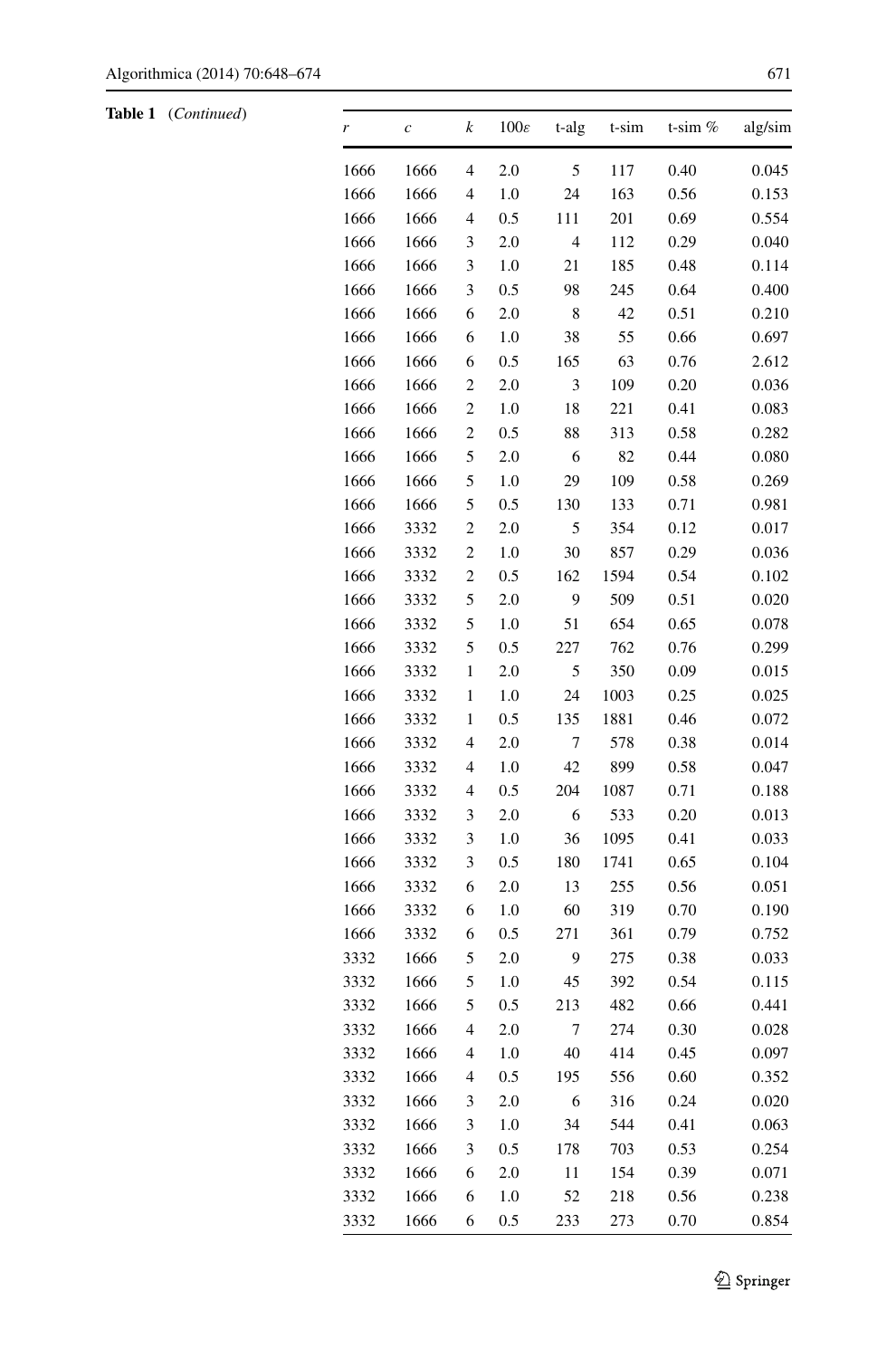| <b>Table 1</b> ( <i>Continued</i> ) | r    | $\mathcal{C}_{0}$ | k              | $100\varepsilon$ | t-alg          | t-sim | t-sim $%$ | alg/sim |
|-------------------------------------|------|-------------------|----------------|------------------|----------------|-------|-----------|---------|
|                                     | 2499 | 2499              | 2              | 2.0              | 5              | 530   | 0.13      | 0.011   |
|                                     | 2499 | 2499              | $\mathfrak{2}$ | 1.0              | 29             | 1556  | 0.40      | 0.019   |
|                                     | 2499 | 2499              | $\mathfrak{2}$ | 0.5              | 159            | 2275  | 0.58      | 0.070   |
|                                     | 2499 | 2499              | 5              | $2.0\,$          | $\overline{9}$ | 580   | 0.42      | 0.016   |
|                                     | 2499 | 2499              | 5              | 1.0              | 46             | 793   | 0.58      | 0.059   |
|                                     | 2499 | 2499              | 5              | $0.5\,$          | 217            | 960   | 0.70      | 0.227   |
|                                     | 2499 | 2499              | 4              | 2.0              | $\,$ 8 $\,$    | 662   | 0.31      | 0.012   |
|                                     | 2499 | 2499              | 4              | $1.0\,$          | 42             | 1064  | 0.50      | 0.040   |
|                                     | 2499 | 2499              | 4              | 0.5              | 195            | 1369  | 0.64      | 0.143   |
|                                     | 2499 | 2499              | 7              | 2.0              | 17             | 125   | 0.50      | 0.139   |
|                                     | 2499 | 2499              | 7              | $1.0\,$          | 76             | 162   | 0.65      | 0.475   |
|                                     | 2499 | 2499              | 7              | 0.5              | 327            | 190   | 0.77      | 1.715   |
|                                     | 2499 | 2499              | 3              | $2.0\,$          | 6              | 618   | 0.18      | 0.011   |
|                                     | 2499 | 2499              | 3              | $1.0\,$          | 35             | 1079  | 0.32      | 0.032   |
|                                     | 2499 | 2499              | 3              | 0.5              | 174            | 1774  | 0.53      | 0.099   |
|                                     | 2500 | 5000              | 6              | 2.0              | 19             | 2525  | 0.52      | 0.008   |
|                                     | 2500 | 5000              | 6              | 1.0              | 98             | 3337  | 0.69      | 0.029   |
|                                     | 2500 | 5000              | 6              | 0.5              | 458            | 3828  | 0.79      | 0.120   |
|                                     | 2500 | 5000              | 7              | 2.0              | 26             | 1042  | 0.60      | 0.026   |
|                                     | 2500 | 5000              | 7              | $1.0\,$          | 124            | 1272  | 0.73      | 0.098   |
|                                     | 2500 | 5000              | 7              | 0.5              | 556            | 1427  | 0.82      | 0.390   |
|                                     | 5000 | 2500              | 3              | 2.0              | $10\,$         | 2165  | 0.23      | 0.005   |
|                                     | 5000 | 2500              | 3              | 1.0              | 62             | 3828  | 0.40      | 0.016   |
|                                     | 5000 | 2500              | 3              | 0.5              | 338            | 5586  | 0.58      | 0.061   |
|                                     | 5000 | 2500              | 6              | 2.0              | 17             | 1352  | 0.39      | 0.013   |
|                                     | 5000 | 2500              | 6              | $1.0\,$          | 90             | 1832  | 0.53      | 0.049   |
|                                     | 5000 | 2500              | 6              | 0.5              | 418            | 2297  | 0.66      | 0.182   |
|                                     | 5000 | 2500              | 5              | 2.0              | 14             | 1752  | 0.33      | 0.008   |
|                                     | 5000 | 2500              | 5              | 1.0              | 82             | 2592  | 0.49      | 0.032   |
|                                     | 5000 | 2500              | 5              | 0.5              | 397            | 3330  | 0.63      | 0.119   |
|                                     | 5000 | 2500              | 4              | 2.0              | 12             | 1916  | 0.26      | 0.006   |
|                                     | 5000 | 2500              | 4              | $1.0\,$          | 70             | 3177  | 0.44      | 0.022   |
|                                     | 5000 | 2500              | 4              | 0.5              | 367            | 4197  | 0.58      | 0.087   |
|                                     | 3750 | 3750              | 7              | 2.0              | 23             | 1828  | 0.50      | 0.013   |
|                                     | 3750 | 3750              | 7              | 1.0              | 111            | 2343  | 0.64      | 0.047   |
|                                     | 3750 | 3750              | 7              | 0.5              | 506            | 2712  | 0.74      | 0.187   |
|                                     | 3750 | 3750              | 6              | $2.0\,$          | 18             | 3061  | 0.40      | 0.006   |
|                                     | 3750 | 3750              | 6              | 1.0              | 91             | 4263  | 0.55      | 0.022   |
|                                     | 3750 | 3750              | 6              | 0.5              | 432            | 5279  | 0.68      | 0.082   |

**Acknowledgements** Thanks to two anonymous referees for helpful suggestions. The first author would like to thank the Greek State Scholarship Foundation (IKY). The second author's research was partially supported by NSF grants 0626912, 0729071, and 1117954.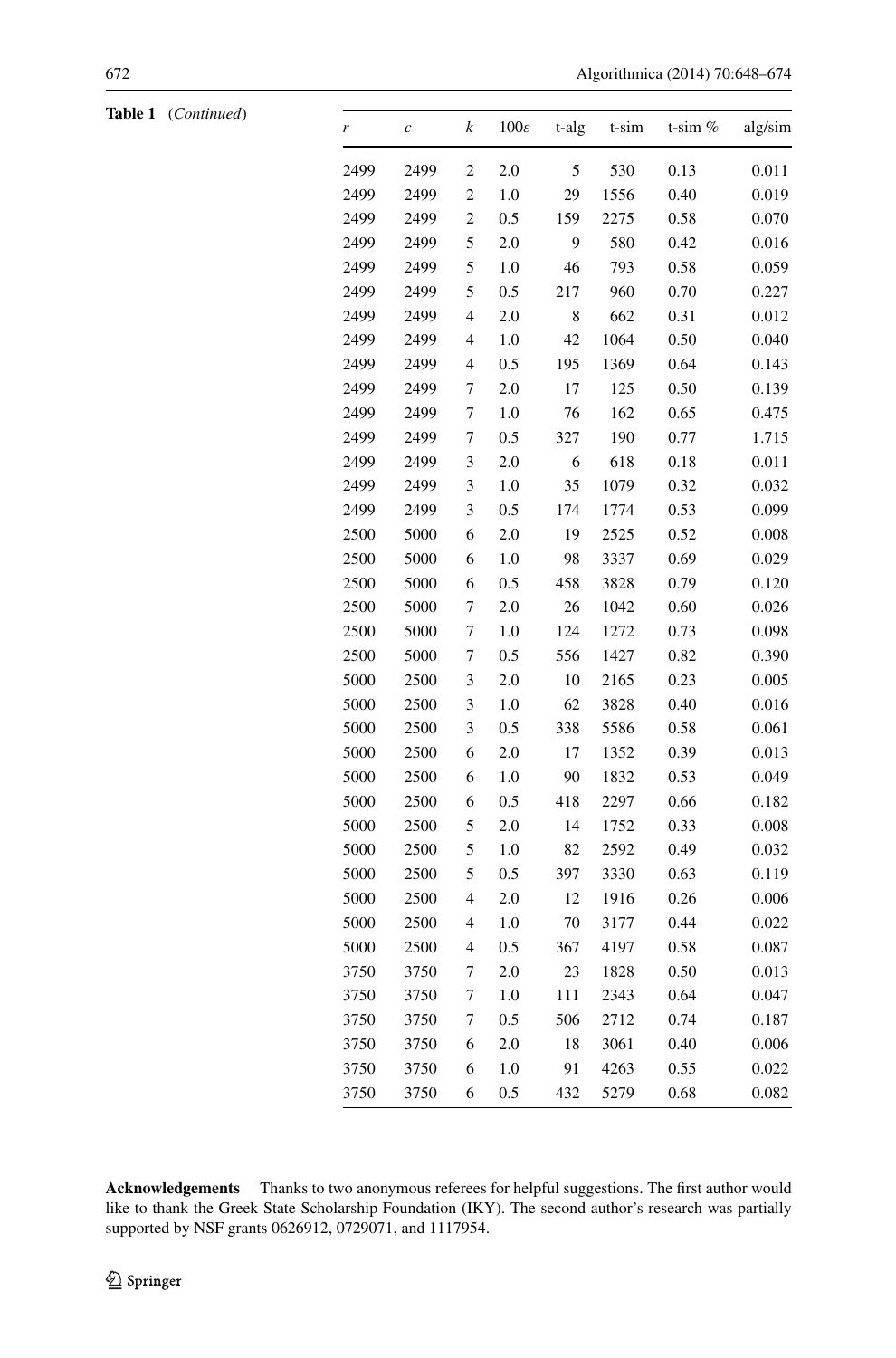## <span id="page-25-0"></span>**Appendix: Utility Lemmas**

The first is a one-sided variant of Wald's equation:

<span id="page-25-1"></span>**Lemma 9** [[20,](#page-26-20) Lemma 4.1] *Let K be any finite number. Let*  $x_0, x_1, \ldots, x_T$  *be a sequence of random variables*, *where T is a random stopping time with finite expectation*.

*If*  $E[x_t - x_{t-1} | x_{t-1}] \leq \mu$  *and* (*in every outcome*)  $x_t - x_{t-1} \leq K$  *for*  $t \leq T$ , *then*  $E[x_T - x_0] \leq \mu E[T]$ .

The second is the Azuma-like inequality tailored for random stopping times.

**Lemma 10** *Let*  $X = \sum_{t=1}^{T} x_t$  *and*  $Y = \sum_{t=1}^{T} y_t$  *be sums of non-negative random variables*, *where T is a random stopping time with finite expectation*, *and*, *for all t*,  $|x_t - y_t|$  ≤ 1 *and* 

$$
\mathbf{E}\bigg[x_t - y_t \mid \sum_{s < t} x_s, \sum_{s < t} y_s\bigg] \leq 0.
$$

*Let*  $\varepsilon \in [0, 1]$  *and*  $A \in \mathbb{R}$ *. Then* 

$$
\Pr[(1 - \varepsilon)X \ge Y + A] \le \exp(-\varepsilon A).
$$

*Proof* Fix  $\lambda > 0$ . Consider the sequence  $\pi_0, \pi_1, \ldots, \pi_T$  where  $\pi_t = 0$  for  $t > \lambda E[T]$ and otherwise

$$
\pi_t \doteq \prod_{s \le t} (1+\varepsilon)^{x_s} (1-\varepsilon)^{y_s} = \pi_{t-1} (1+\varepsilon)^{x_t} (1-\varepsilon)^{y_t} \le \pi_{t-1} (1+\varepsilon x_t - \varepsilon y_t)
$$

 $(\text{using } (1 + \varepsilon)^x (1 - \varepsilon)^y \le (1 + \varepsilon x - \varepsilon y) \text{ when } |x - y| \le 1).$ 

From  $E[x_t - y_t | \pi_{t-1}] \leq 0$ , it follows that  $E[\pi_t | \pi_{t-1}] \leq \pi_{t-1}$ .

Note that, from the use of  $\lambda$ ,  $\sum_{s \leq t} x_s - y_s$  and (therefore)  $\pi_t - \pi_{t-1}$  are bounded. Thus Wald's (Lemma [9](#page-25-0)), implies  $E[\pi_T] \le \pi_0 = 1$ .

Applying the Markov bound,

$$
\Pr[\pi_T \ge \exp(\varepsilon A)] \le \exp(-\varepsilon A).
$$

So assume  $\pi_T < \exp(\varepsilon A)$ . Taking logs, if  $T \leq \lambda E[T]$ ,

$$
X\ln(1+\varepsilon) - Y\ln(1/(1-\varepsilon)) = \ln \pi_T < \varepsilon A.
$$

Dividing by  $\ln(1/(1-\varepsilon))$  and applying the inequalities  $\ln(1+\varepsilon)/\ln(1/(1-\varepsilon))$  >  $1 - \varepsilon$  and  $\varepsilon / \ln(1/(1 - \varepsilon)) \leq 1$ , gives  $(1 - \varepsilon)X < Y + A$ . Thus,

$$
\Pr[(1-\varepsilon)X \ge Y + A] \le \Pr[T \ge \lambda E[T]] + \Pr[\pi_T \ge \exp(\varepsilon A)] \le 1/\lambda + \exp(-\varepsilon A).
$$

Since  $\lambda$  can be arbitrarily large, the lemma follows.  $\Box$ 

 $\mathcal{D}$  Springer